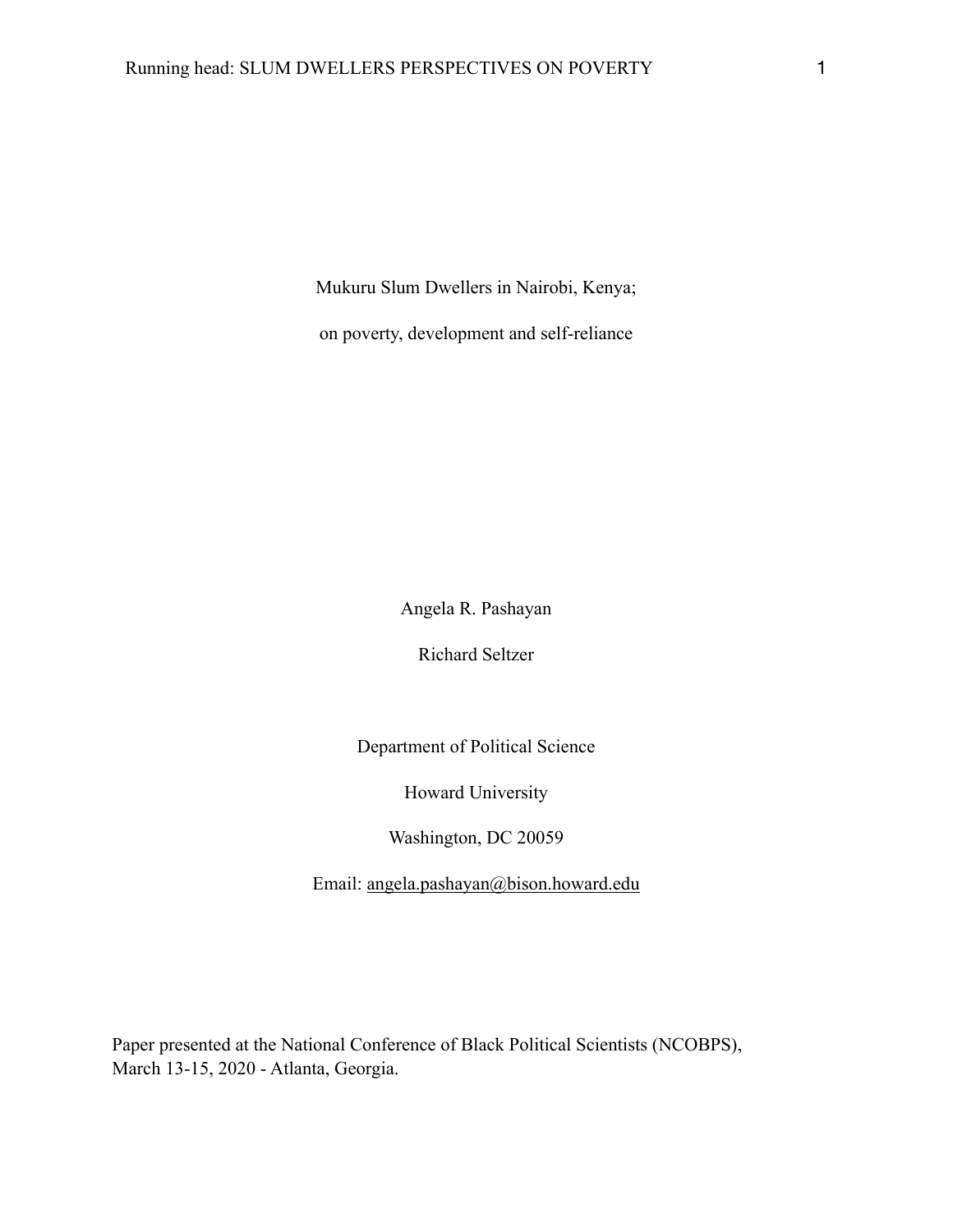### Abstract

 $\mathcal{L}_\text{max}$  , and the contribution of the contribution of the contribution of the contribution of the contribution of the contribution of the contribution of the contribution of the contribution of the contribution of t

The United Nations set a global goal to eradicate poverty by 2030. In order to reach the goal, the development field must implement effective programs. Place-based human-centered programs are considered the most effective, though they require administrators to work within the community setting of those they intend to help. The poorest of the poor live in challenging settings. This paper is the result of a pilot study with two focus groups in the slum of Mukuru in Nairobi, Kenya. The purpose is to shed light on the ways slum dwellers are trying to make the leap out of poverty; information that will help shape development programs towards greater effectiveness and impact. This pilot study widens the lenses of development to gain knowledge about Nairobi's second-largest slum community, Mukuru. Home to approximately 825,000, Mukuru residents earn below \$1.90/day and often not consistently. Kenya is one of Africa's rising countries, with Nairobi making the UN Top 4 List of investment cities in Africa. Nevertheless, Kenya is ranked 8th on the extreme poverty list. The goal of this study is to shed light on the perspectives of slum dwellers regarding what they think are effective development programs.

 $\mathcal{L}_\text{max} = \frac{1}{2} \sum_{i=1}^{n} \frac{1}{2} \sum_{i=1}^{n} \frac{1}{2} \sum_{i=1}^{n} \frac{1}{2} \sum_{i=1}^{n} \frac{1}{2} \sum_{i=1}^{n} \frac{1}{2} \sum_{i=1}^{n} \frac{1}{2} \sum_{i=1}^{n} \frac{1}{2} \sum_{i=1}^{n} \frac{1}{2} \sum_{i=1}^{n} \frac{1}{2} \sum_{i=1}^{n} \frac{1}{2} \sum_{i=1}^{n} \frac{1}{2} \sum_{i=1}^{n} \frac{1$ 

Goals, effective development, foreign aid, entrepreneurship

*Keywords:* Africa, poverty, Nairobi slums, Kenya, Mukuru, informal settlements, UN Sustainable Development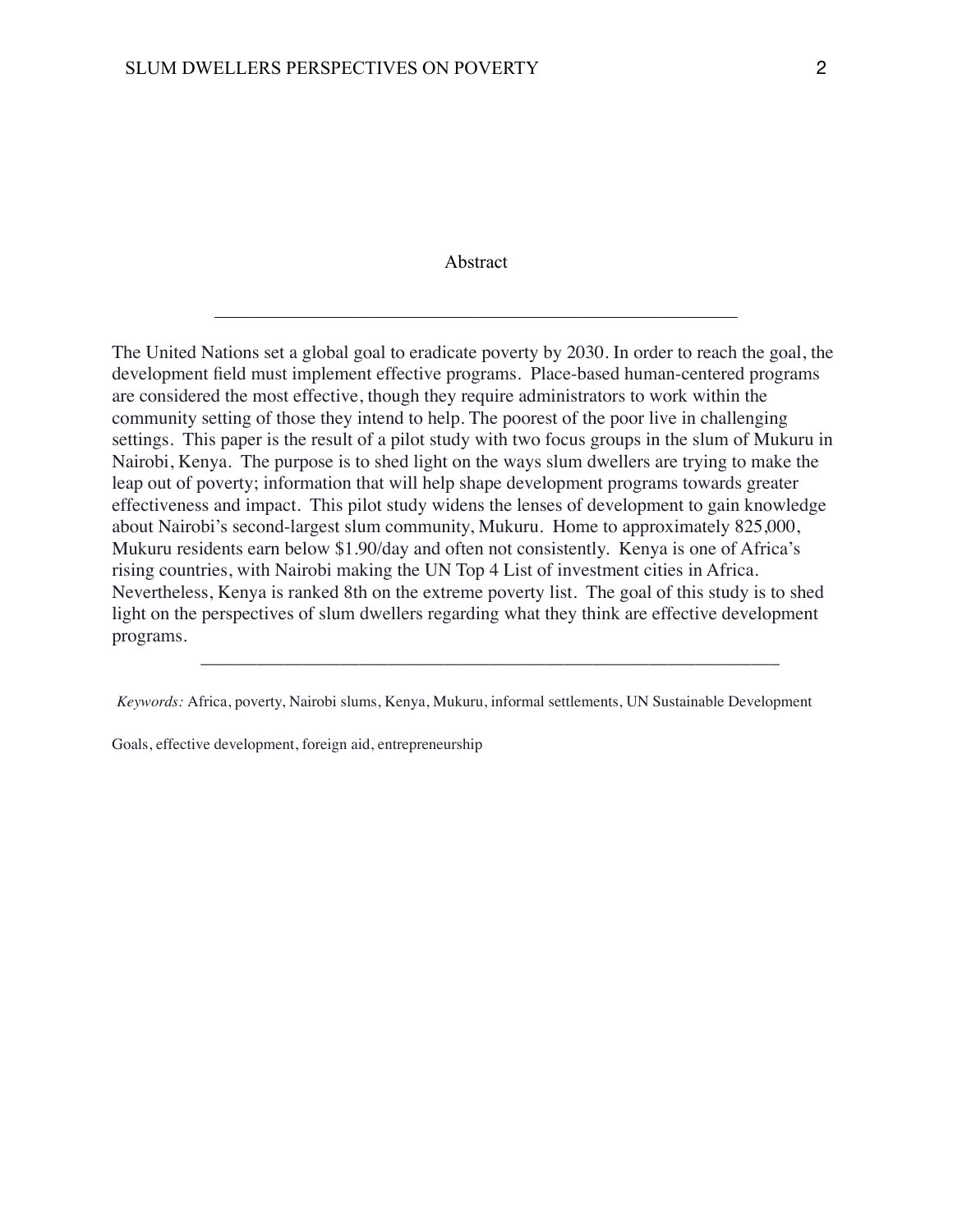.

### <span id="page-2-2"></span>**Introduction**

African states began independence at an economic loss. From the 1600s, foreign countries secured a stake in natural and human resources on the continent (Matunhu,  $2011$  $2011$  $2011$ )<sup>1</sup>[.](#page-2-0) Kenya gained its independence in 1963 under the leadership of President Jomo Kenyatta. Colonial modernity efforts began but were unsuccessful. As industrial modernization entered rural farming, Africa, like Asia and other developing countries, lost some of the hands-on workforce (Scott, 1985). Kenyans moved into Nairobi, looking for new ways to earn income. Informal settlements (slums) were formed on government land near city dumpsites, with the intention of it being a temporary dwelling place on land where officials would not bother to remove them. The idea was to settle temporarily until permanent work was secured to buy land and build a home. Kenyans continued to move to the settlements, and today the density of Nairobi is highest on 6% of the cities' land where slum dwellers live. Approximately 2.5 million slum dwellers occupy that land in a city with a population of approximately 4.4 million people (NASA, 2016 report).

<span id="page-2-3"></span>Africans, like other indigenous cultures, have an affinity for ancestral land. More than a birthplace[,](#page-2-1) it signifies identity (Naidu-Hoffmeester,  $2018$  $2018$ )<sup>2</sup>, family traditions, culture, and a physical or spiritual connection with nature and life. The land holds significance beyond commodification (Tafira, 2015). It is a place where traditions have been born, knowledge shared (ITC, 2015), and often provided sustenance to a family for generations. For most Africans, land represents a place of family heritage and customary rights to that heritage (Kibera Facts, 2020) (Bourdieu, 1993).

<span id="page-2-0"></span><sup>&</sup>lt;sup>[1](#page-2-2)</sup> Diouf, Mamadou. Un-dated. "Modernity; Africa Colonial Modernities."

<span id="page-2-1"></span><sup>&</sup>lt;sup>[2](#page-2-3)</sup> This information is published by the Smithsonian National Museum of the American Indian. "Indivisible; African Native American Lives in the Americas." It speaks to indigenous peoples as stewards of the land and a cyclical relationship to the land as life sustaining.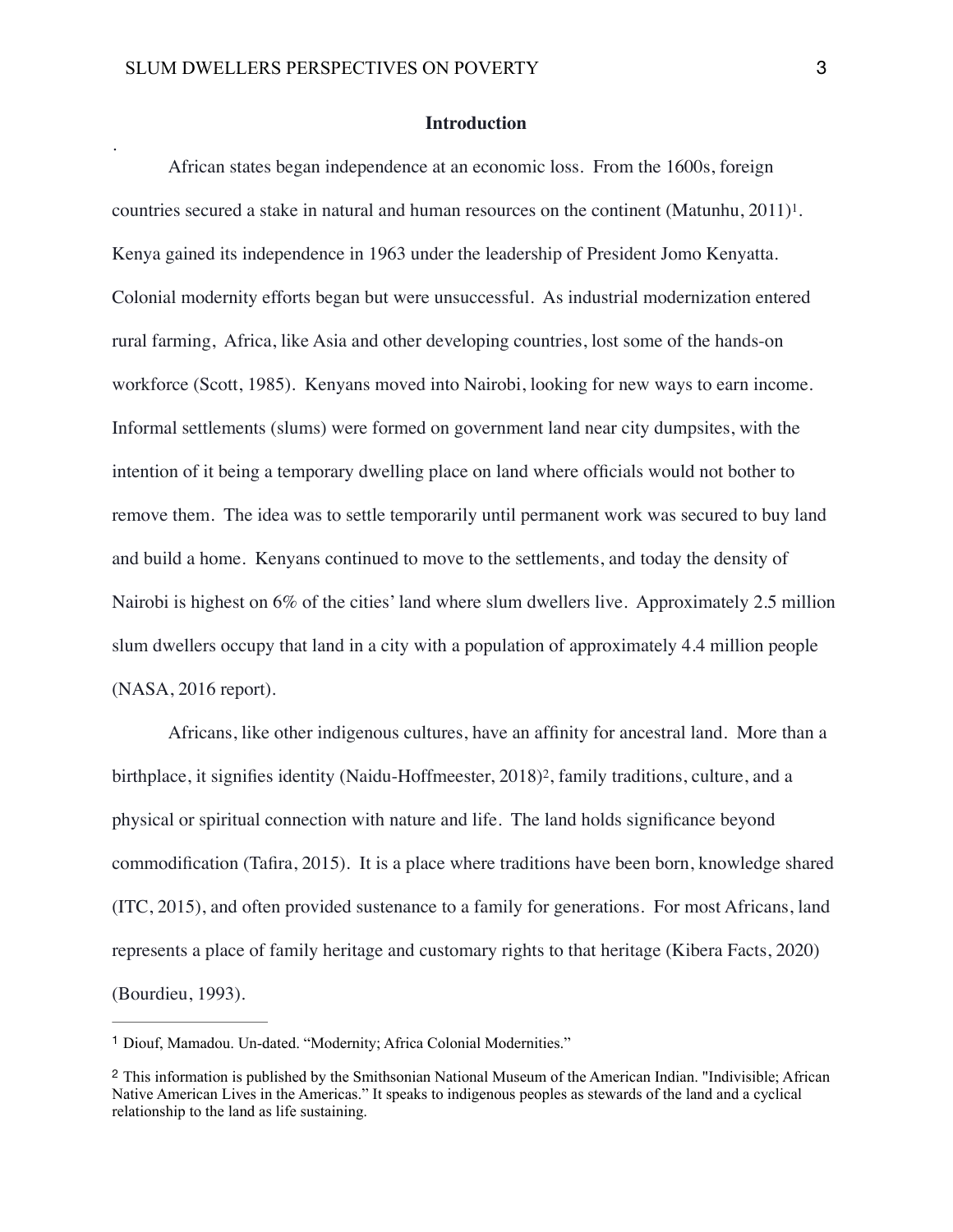In Kenya, land rights or "customary rights" are a part of frequent discussion, mainly when families have not utilized land set aside for the future. All of this to say, the temporary status of living in the informal settlements became a permanent home for generations to come. Some families have lived in the slums for four generations. The indigenous land perspective helps explain why many slum dwellers are attached to living in the informal settlements, regardless of being located adjacent to dumpsites, and on land they do not own.

Poverty reduction and Aid programs began in the 1970s. Development professionals offered to feed the hungry, provide education, provide job training, and more. USAID has worked in Africa for over 50 years providing services. In Nairobi, the organization has provided grants for projects in the slums, including waste-fertilizer conversion and low-cost, hygienic latrines. These programs are a collaboration with a locally-led company, Sanergy (USAID, 2013). However, there has not been a continued effort to carry such programs forward for a more significant impact.

The goal of foreign aid is to "equip people and nations to deliver services and take ownership of programs over the long term," (Department of State and USAID, 2010)(USAID, 2013). Between 2009 and 2015, the Kenyan government, with backing from the UN, built new dwellings (KENSUP Program) for the slum community of Kibera (Kiti, 2015) (Ngunjiri, 2018). Locals from Kibera benefited from training and employment to build the structures. The UN hoped that the government would continue the construction of more units and hire more slum dwellers. However, at completion, some slum dwellers moved into the new housing, while others did not wish to move. Still, others accepted the new housing but rented it out while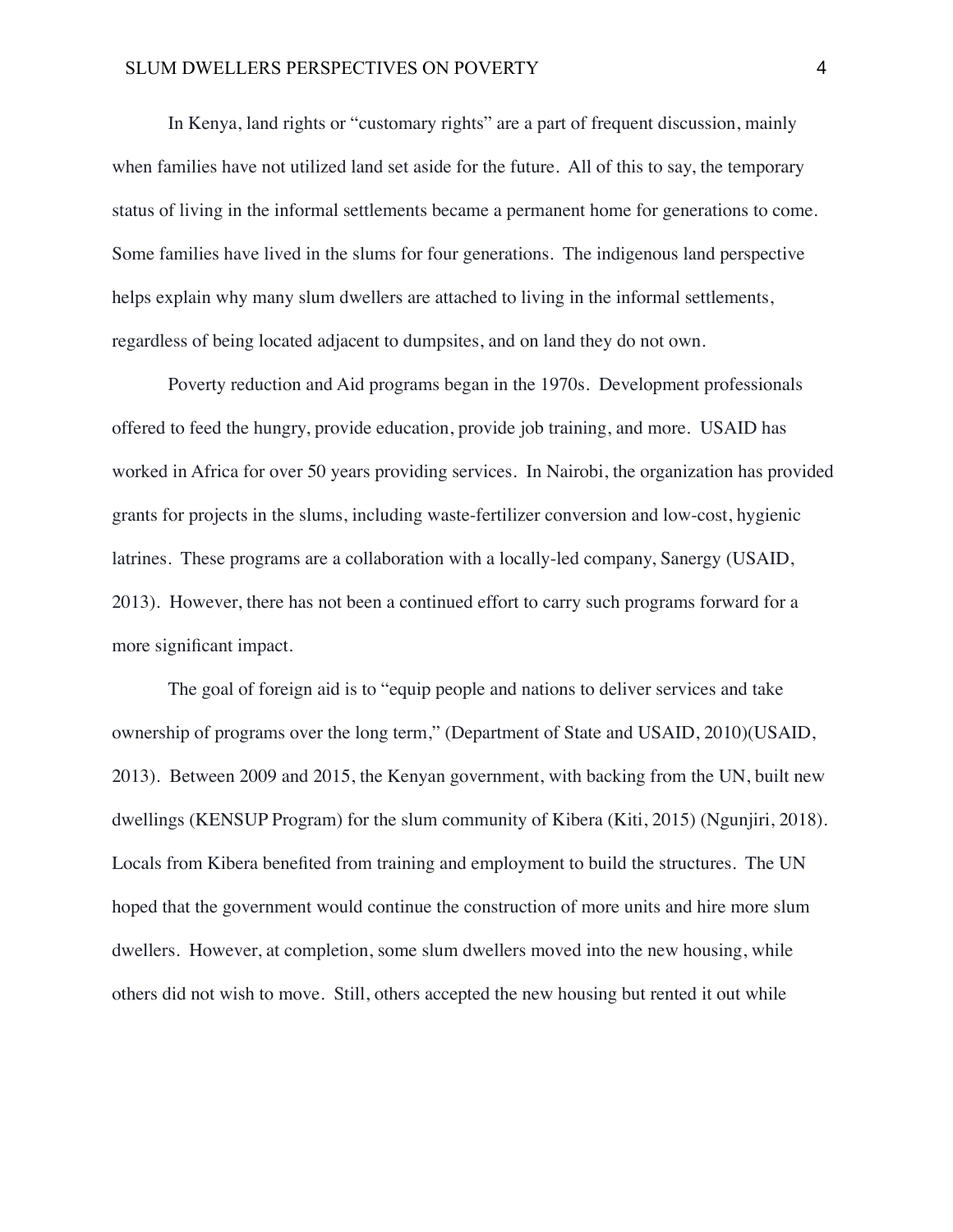<span id="page-4-2"></span>remaining in their Kibera mud or mabati home<sup>[3](#page-4-0)</sup>. There are rumors of some who accepted the new home, moved in, and vacated shortly thereafter.

<span id="page-4-3"></span>Some slum dwellers made claims that government rent increased from \$10 to \$15/month just before move-in<sup>4</sup>[.](#page-4-1) With an average income of less than \$1.90/day (World Bank, 2019), the average income in the slums is approximately \$28/month inconsistently. Rent of \$10 will leave \$18 to pay for food, school fees and bus fare. With a household size of three, this leaves \$6/ month to live on per person. A 50% increase in rent to \$15 leaves each household member with \$3 to live on for a month.

Other slum dwellers noticed that foreign nationals (Sudanese and Ethiopians) were moving into the homes instead of Kibera residents as well as middle-class Kenyans to avoid Nairobi's ever-increasing metropolitan rents. A mixture of cultural ties to land and corruption were factors in the KENSUP housing project. The failure of KENSUP indicates that programs with the best intentions are not sustainable without an appropriate structure in place for success. new housing was delivered, but without a template for distribution and operations.

 This pilot study was conducted to gain knowledge directly from slum dwellers regarding which kinds of development programs they perceive to be effective, and which programs offer little to no benefit. Unfortunately, the current statistics show that the number of Africans living in poverty has increased from 278 million in 1990 to 413 million in 2015, with an expected increase of 90% by 2030 (World Bank, 2019). The UN Sustainable Development Goals (SDGs) have made poverty eradication the top goal for the year 2030 (UNfoundation.org). In 1993, the Development Assistance Committee (DAC) of the Organization for Economic Cooperation and

<span id="page-4-0"></span><sup>&</sup>lt;sup>[3](#page-4-2)</sup> mabati homes are one room dwellings usually 8ftx10ft and made of corrugated tin with wood framing.

<span id="page-4-1"></span><sup>&</sup>lt;sup>[4](#page-4-3)</sup> This supports the lack of structure needed for projects to be successful for improvements in the informal settlements. The article is from a local journalist, Fhiani, Pumza. February 23, 2015. "Kenya's Kibera slum gets a revamp."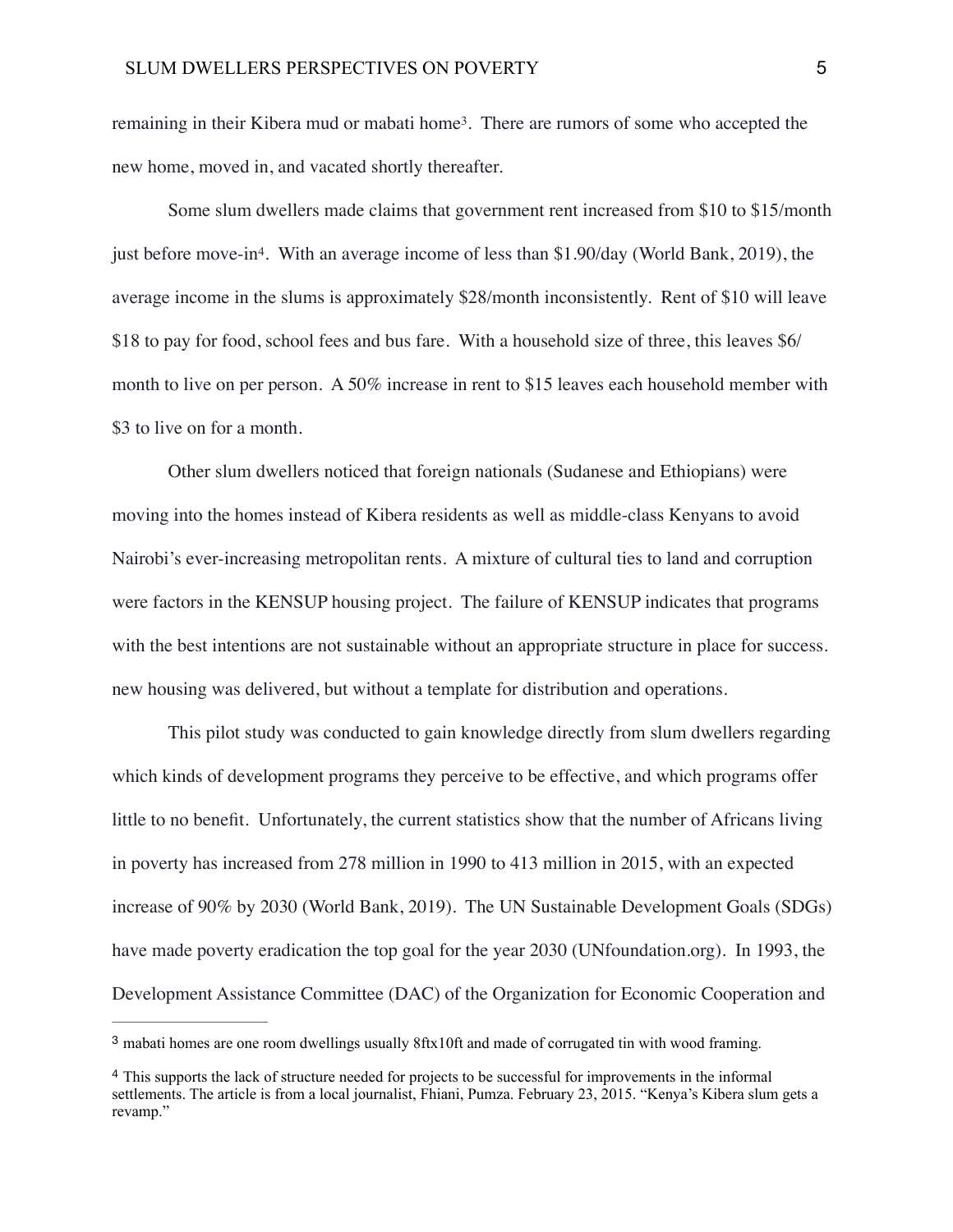Development (OECD) created a policy that calls for ordinary citizens in the communities receiving aid to participate in program development that impacts of their lives (Goldsmith, 2001). In 1998, the UN Economic Commission for Africa called for the same (Goldsmith, 2001). This pilot study is an effort to maintain the DAC and OECD goal of having ordinary people shape their lives and meet the UNSDGs. It is an effort to share knowledge gained from those living in poverty regarding programs they perceive to be most beneficial to them.

#### <span id="page-5-1"></span>**Literature Review**

The literature focuses on the value of place-based human-centered development model. This approach requires development professionals to seek answers about potential programs from within the community they intend to serve. The purpose is to assure that approaches, methods, and the structure of the programs are appropriate for the community.

Early scholarship on human-centered development was written by Michael Cernea, *Putting People First* (1991). His work was influential for the inclusion of locals in program planning. A UNESCO think-piece written by an unknown staff writer was additive in terms of emphasizing ethical development. The Millennium Development Goals (MDGs)<sup>5</sup>[,](#page-5-0) written as "Vision 2000" goals (UNDPfoundation.org) did not encompass the breadth of variables related to poverty. Cernea's people-centered ideology was bolstered further by the UNDP Administrators Report (2010) titled, "*People-centered Development; Empowered lives. Resilient nations*." The report begins by acknowledging research in the late 1980s, which clarified that links between economic growth and human development demonstrated no automatic correlation. Therefore, income does not equate wellbeing. The report findings were the foundation for developing the 17 SDGs to target poverty from a variety of directions other

<span id="page-5-0"></span>Un-authored. 2012. "Advancing a human centered approach to development: Integrating culture [5](#page-5-1) into the global development agenda." A UNESCO think piece.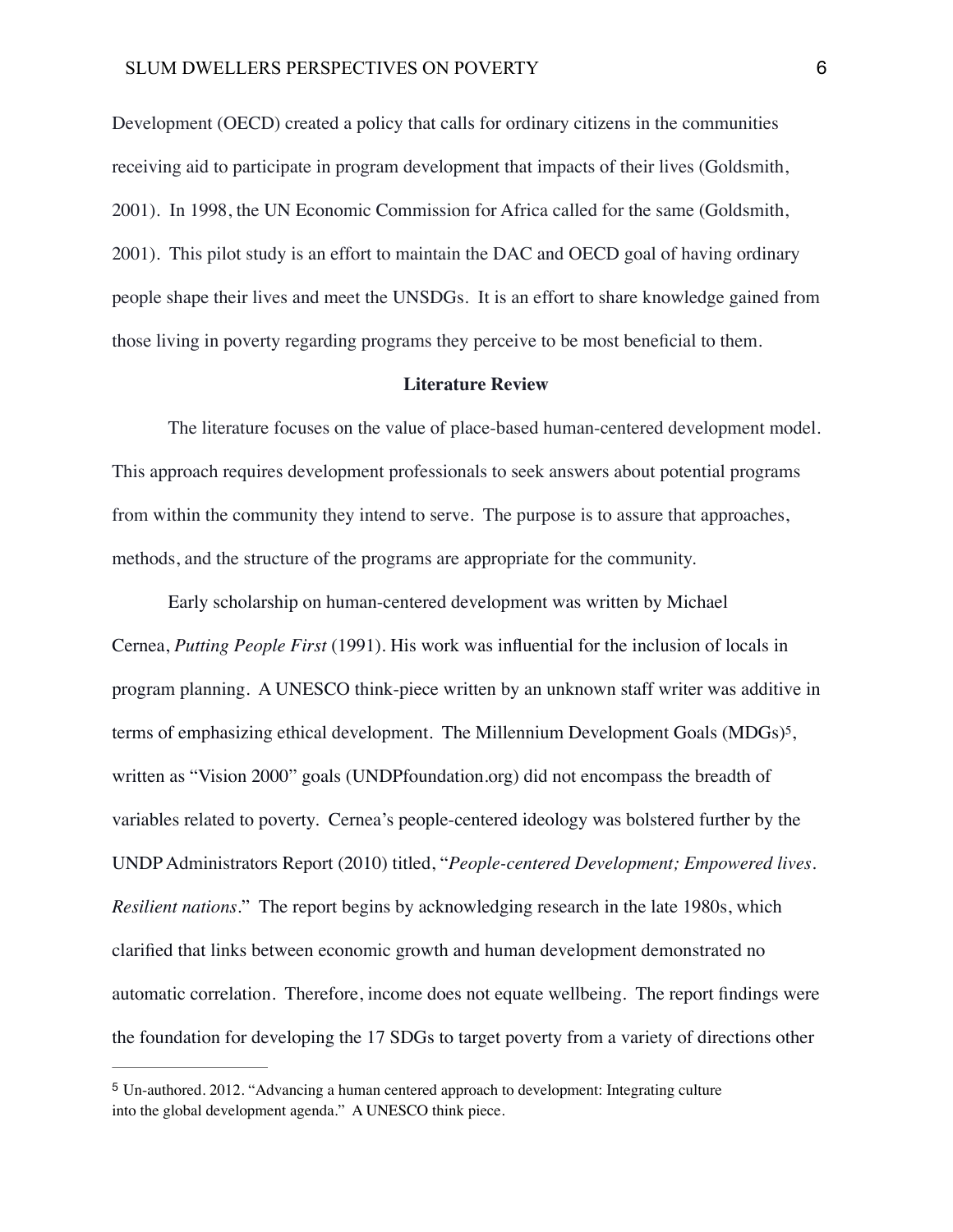than income, directions that were multi-dimensional, and human-centered. In the most recent data published by USAID (Center for Innovation and Impact Brief 2018), human-centered design supports the scale for impact. This approach has become central to development programs<sup>[6](#page-6-0)</sup>.

<span id="page-6-4"></span>Global poverty is measured from household surveys (World Bank Group, 2019). That, in and of itself, is problematic for gathering accurate data on informal settlements. Slum-dwellers have no "registered" home to speak of; they erect shanties on non-tenured land (Kibera Facts & Information online 2020). Retrieving data is logistically challenging without engaging help from within the community. The Kenyan National Bureau of Statistics census organizers use this method to count the slum population and marginal communities on the outskirts of the country (KNBS, 2019). Data remains questionable despite the World Bank's call for better data when strategic initiatives were underway in the year 2000 (Madavo et al., 2000 IMF).

<span id="page-6-7"></span><span id="page-6-6"></span><span id="page-6-5"></span>According to the World Poverty Clock<sup>[7](#page-6-1)</sup>, Kenya is off-track to reach 2030 poverty reduction goals along with the majority of Sub-Saharan Africa. Kenya's poverty level, as of February 21, 2020, is approximately [8](#page-6-2) million people<sup>8</sup>. According to the Kenyan government census,4.4 million people<sup>[9](#page-6-3)</sup> live in Nairobi, with over 1 million living in the slums/informal settlements (Kenya-Nairobi Government Census Statistics, 2019). However, the figure of 1 million living in the slums is inconsistent with statistics in county and sub-county reports within

<span id="page-6-0"></span><sup>&</sup>lt;sup>[6](#page-6-4)</sup> The importance of the UN Sustainable Development Goals Knowledge Platform is that poverty shifted to an approach that sought knowledge from those in poverty versus outsiders thoughts about poverty.

<span id="page-6-1"></span>World Poverty Map. Federal Ministry for Economic Cooperation and Development. [7](#page-6-5)

<span id="page-6-2"></span>[<sup>8</sup>](#page-6-6) Actual population for Kenya is 8.175 million people

<span id="page-6-3"></span><sup>&</sup>lt;sup>[9](#page-6-7)</sup> Actual population for Nairobi is 4.397,073 million people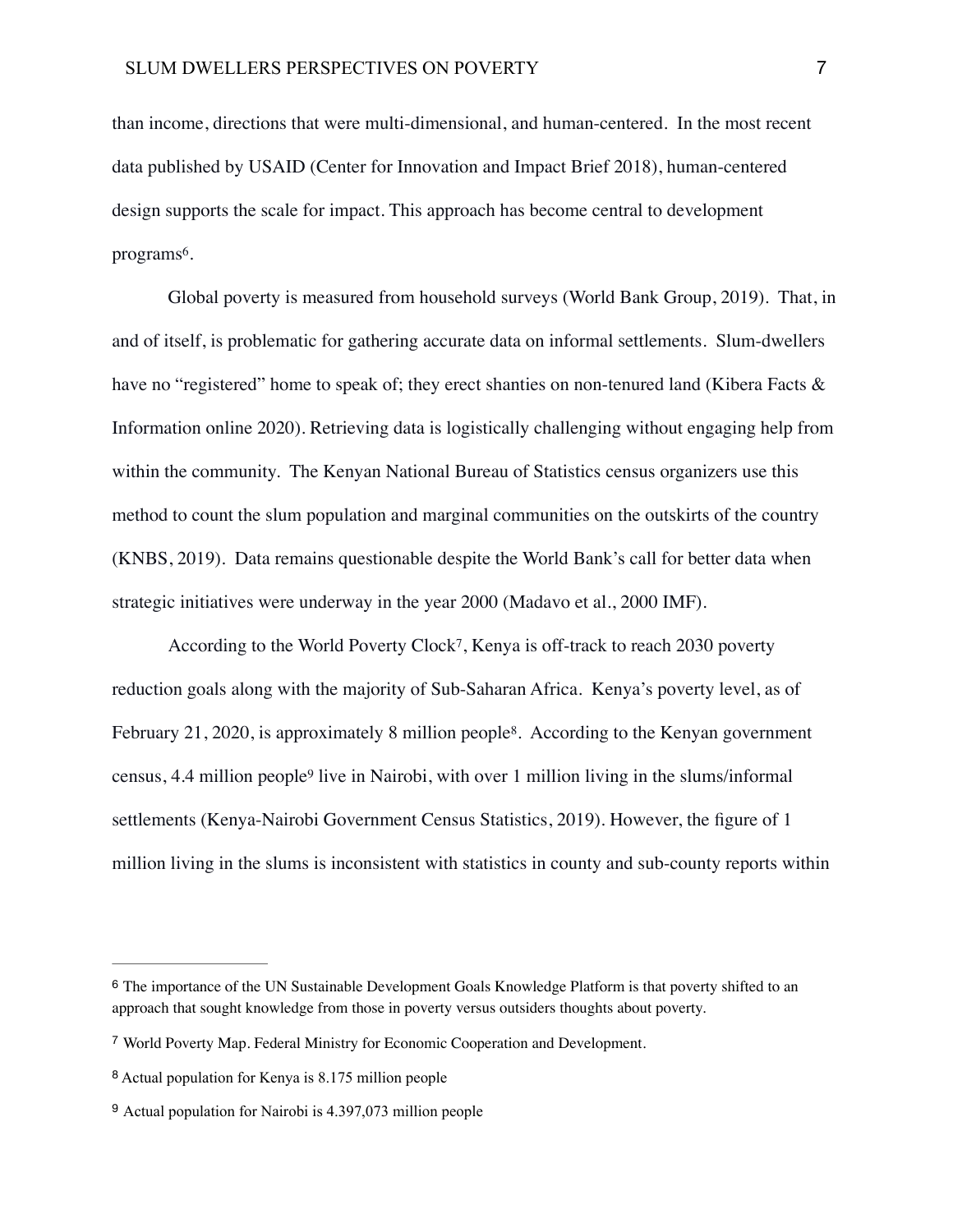<span id="page-7-1"></span>the census. The number of those who live in the slums are likely closer to 2.5 million (Ngunjiri,  $2018$ <sup>[10](#page-7-0)</sup>.

Charles Taylor expresses the importance of individual interpretation through the Hermeneutic Theory in *Philosophy and the human sciences* (1985). People interpret situations in a circumstantial, context-based way that includes shared understandings. Slum-dwellers may not view poverty the same as outsiders. Norms differ by community. For example, with a shared understanding that defecating into a bag is the norm, or that one's meal might have to come from discarded food at the dump, partaking in those habits are no longer de-humanizing. Interpretations constructed from shared understandings should play a role in developing the kinds of programs appropriate for slum dwellers to become self-reliant.

The developing country or third world poverty index is \$1.90/day, and recent World Bank publications have recently reviewed the circumstantial context, considering that those who earn \$1.91/day are not beyond the poverty threshold sufficiently. It has been acknowledged that the poverty index should be raised to \$3.20/day as a realistic amount needed to reach a satisfactory level of consumption (Hickel, 2018 Center for Global Development). The discussion on the needed increase is considered hermeneutic in that perceptions of norms change over time and are considered interpretive.

The most current literature about how poverty is measured is at the World Bank (Hickel, 2018), (World Bank, 2019), (World Bank, 2018). As previously mentioned, multi-dimensional factors equate to poverty beyond monetary measure. Factors such as education, access to the market and services, local infrastructure, health, nutrition, and household security contribute to the need for broader measures of poverty. The recent debate began years after the 2010 UN

<span id="page-7-0"></span><sup>&</sup>lt;sup>[10](#page-7-1)</sup> This data comes from a compilation of journal articles and online factsheets including Kibera UK. Kibera Facts  $\&$ Information, NASA. 2016, January 24, The Lunchbowl Network. 2018, and "Facts and information about Kibera."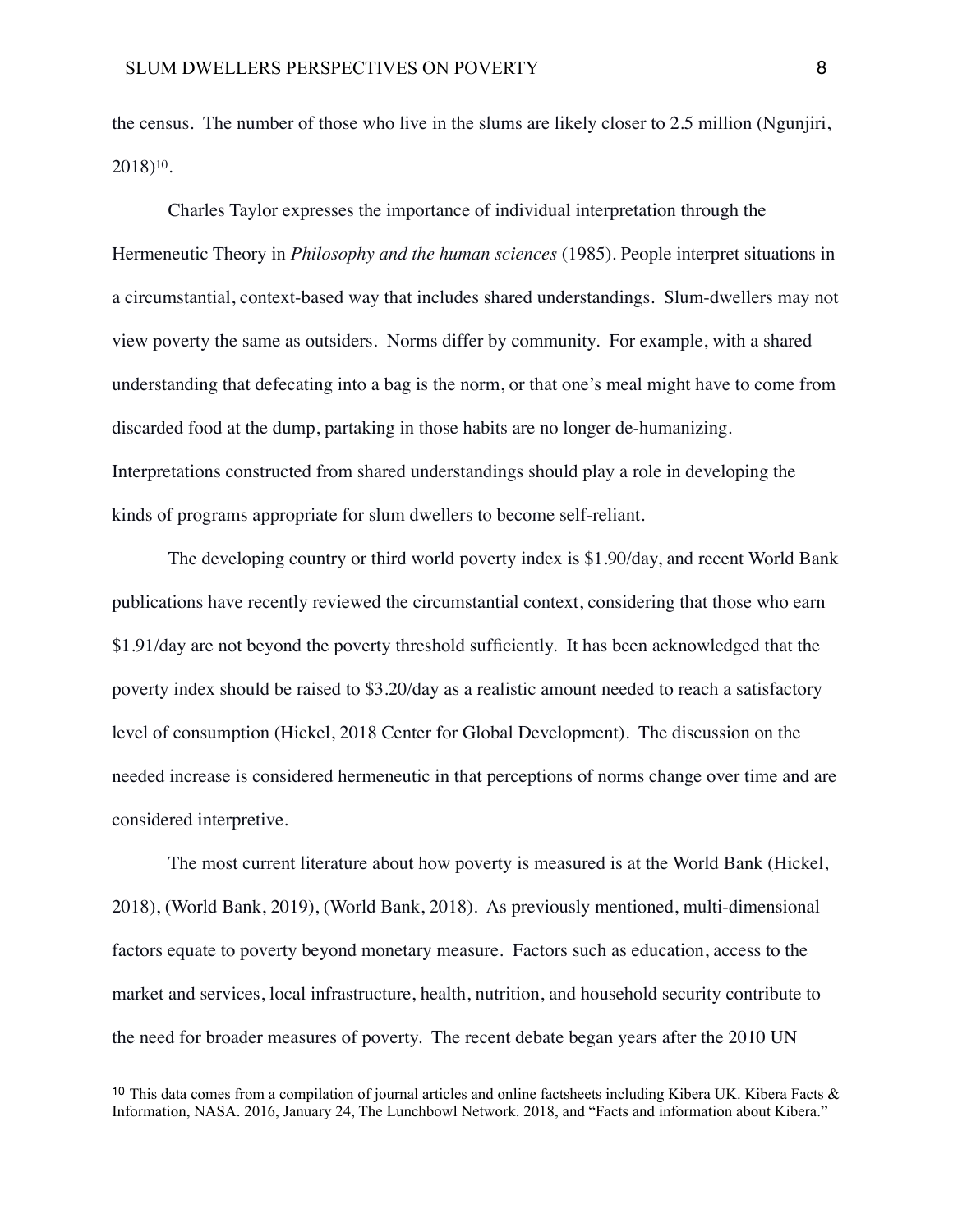report, indicating the need for dialog and critical thinking to solidify that multiple needs can converge into a persistence of poverty. In developing effective programs, there is a need for more listening to the affected communities regarding their interpretation of factors that affect their everyday lives.

In James C. Scott's *Weapons of the Weak* (1985), he demonstrates how the poor in rural Southeast Asia use human agency against industrialization and modernization efforts imposed by the government in rural rice fields. In the slums of Nairobi, the use of human agency shows up primarily in the form of squatting on government-owned land to the extent of 2.5 million people. The presence of informal settlements makes a statement to government leaders that slumdwellers will cling to the legs of the sovereign and not fall off, no matter how hard the government shakes its' legs.

Additional scholars, both African and Western, include Carol Lancaster, *Foreign aid; Diplomacy, development, domestic politics* (2006). Lancaster's work helps us understand the various uses of aid to achieve different goals other than poverty reduction. Aid paves the way for diplomacy, democracy, and American values to be instilled abroad. It also provides a security advantage for the United States as well as a capitalistic advantage. Some advantages are morally questionable (Gendzier, 1985), nevertheless integrated into the norms of foreign aid.

Walter Rodney, *How Europe Underdeveloped Africa* (1982), reminds us of how Africa became so poor in the first place. He exposes the economics of colonialism and the growth of modern Europe and the USA from the back-breaking work of African slaves. Rodney points out the extraction model used by western states to abscond valuable resources from Africa and leave the continent under-developed. The slum-dwellers are left with an additional layer of underdevelopment created by their own government in efforts to modernize. Ironically, a state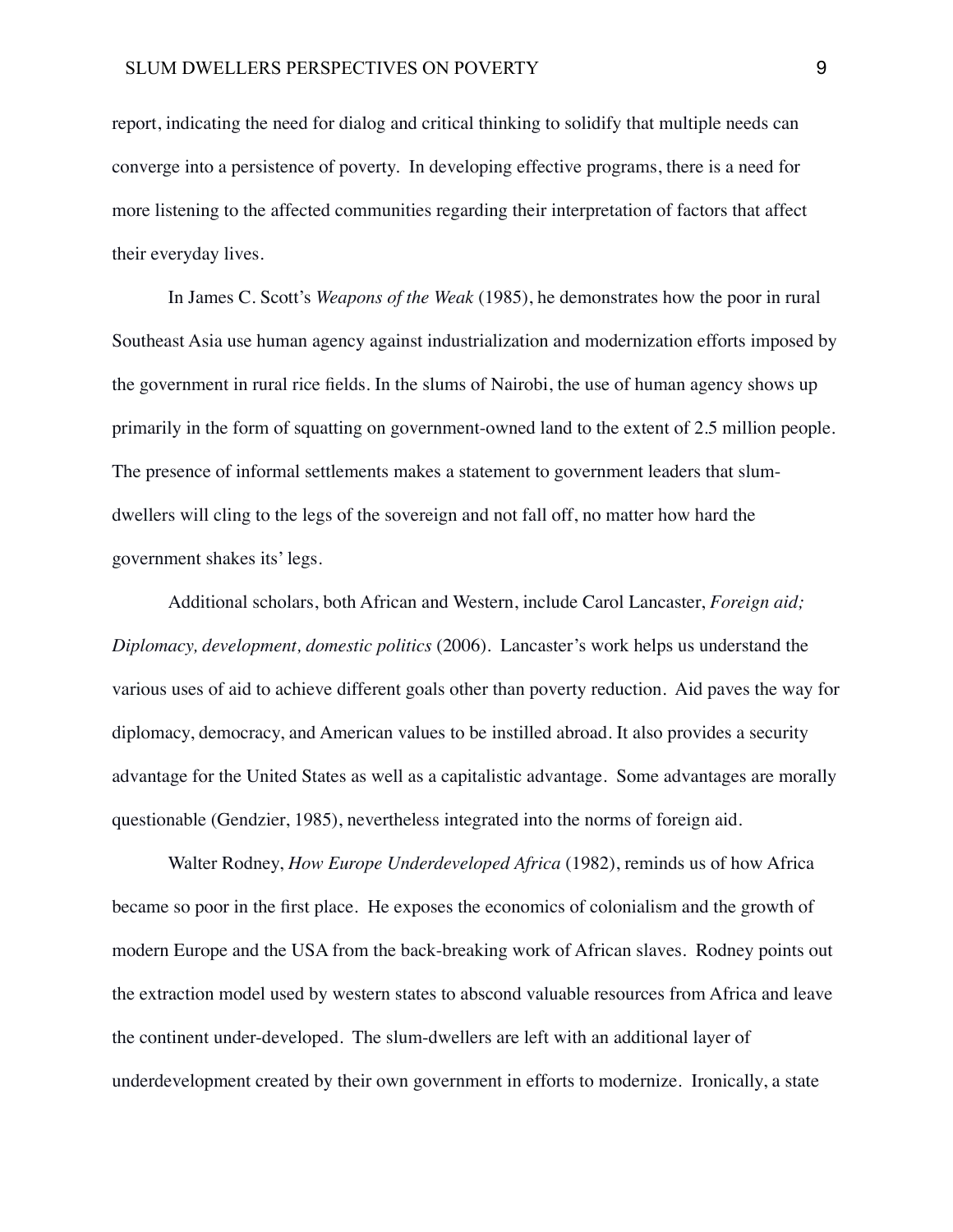underdeveloped by foreigners creates further underdevelopment, trying to follow the modernization model of its oppressors.

Dambisa Moyo, *Dead Aid* (2009) explains the prospects of Africans solving problems in "their way." She highlights the resources of the continent, including a robust stock market in Nigeria and Johannesburg. Slum-dwellers may not own stocks but have demonstrated entrepreneurial spirit in managing to start micro-businesses that serve the community.

Still, other literature adds the discussion of euro-centric perspectives not aligned with place-based human-centered design (Ani, Marimba 1994). Furthermore, Duncan Green of Oxfam, whose contribution, *From Poverty to Power* (2008) shows the importance of state structure, also emphasized place-based human-centered perspectives as essential to effective development. This literature is pivotal in explaining the importance of giving voice to the human-centered perspectives on poverty reduction in addition to a state structure that can manage development in stages.

<span id="page-9-1"></span>Steven Koltai in, *Peace though Entrepreneurship* (2016), writes on the benefits of cultivating a start-up culture. His material supports the analysis of the focus groups in this study more so than any other literature. Koltai expands on entrepreneurship for poverty reduction that it is a quintessential American value that also spreads the principles of democracy and open markets<sup>11</sup>[.](#page-9-0) The title of Koltai's second chapter, "Its all about jobs," points to what he views as the solution to poverty. While the focus group from the slums voice the need for jobs, they also share norms of corruption in order to gain jobs and the benefits of entrepreneurship, removing the need to engage in bribes to secure jobs.

<span id="page-9-0"></span><sup>&</sup>lt;sup>[11](#page-9-1)</sup> This specific information can be found in Koltai, *Peace through Entrepreneurship*, on page 170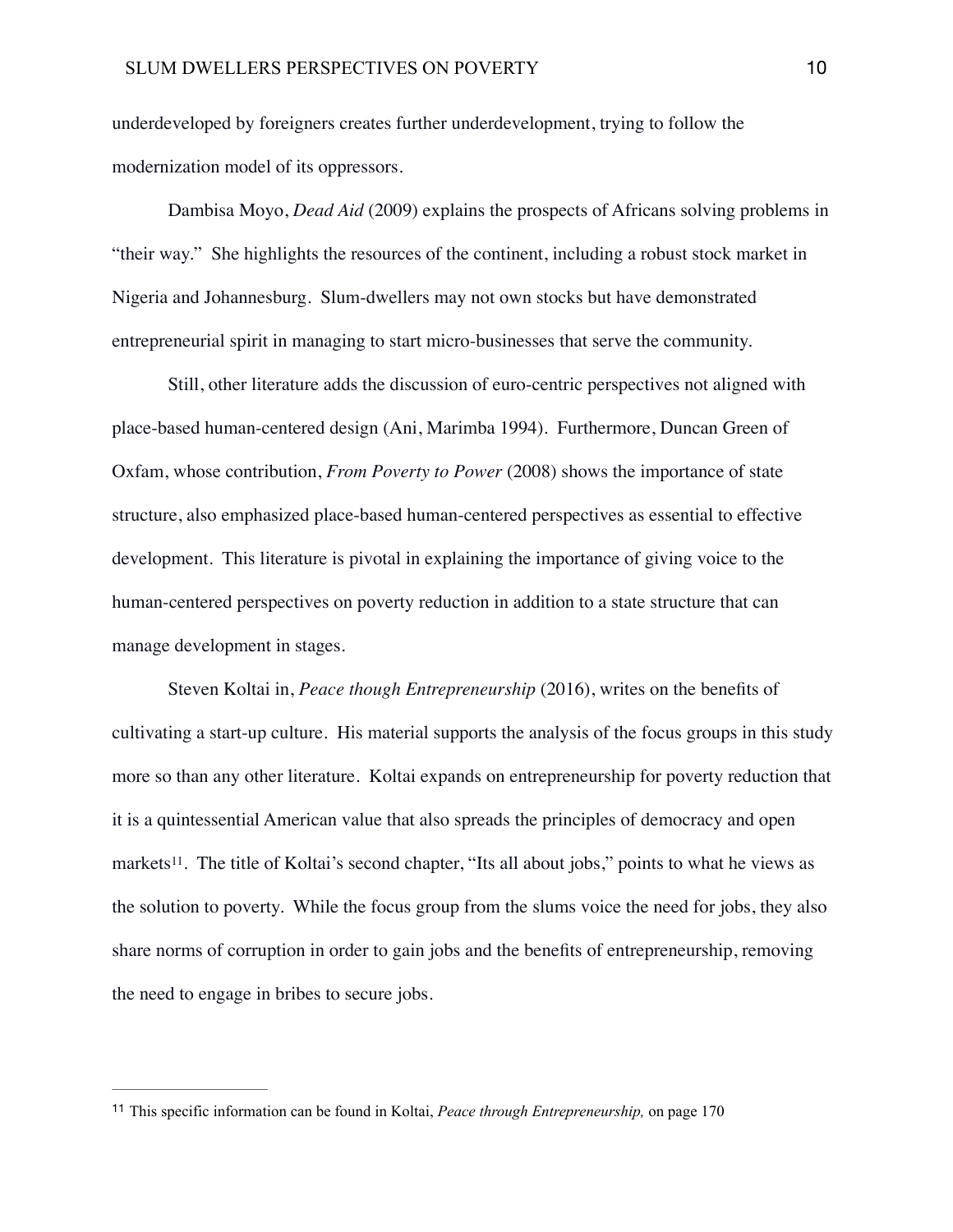Most importantly, in *The Field of Cultural Production* (1993), Pierre Bourdieu's theory of cultural and social capital highlights the importance of strategies appropriately adapted to social worlds. In other words, the legitimization of programs and the likelihood of success occurs across social capital between what Bourdieu calls the "field" and "habitus" (Bourdieu, 1993), in this case, within the slums. Outsiders do not understand the field; they have no firsthand knowledge of poverty. Moreover, outsiders have no social capital in the habitus of the informal settlements; they do not inhabit the slum or regularly engage in such a way to be recognized by the slum community as an adopted figurehead seen as of "one of them."

In *Pedagogy of the Oppressed* (1970), Paulo Freire writes that *subjectivism* is a phenomenon whereby humans create their own oppressive reality, and *psychologism* is the selfreflection necessary to change that reality. Slum-dwellers in this pilot study demonstrate the presence of both over the short course of time together in the focus group. The oppressive reality of the slum life is valid, though conversation in the group soon leads to critical thinking or "conscientizacao" (Freire, 1970), a form of psychologism that raises the consciousness of the oppressed. Freire also emphasizes *sectarianism<sup>[12](#page-10-0)</sup>* and *radicalization<sup>[13](#page-10-1)</sup>*.

### <span id="page-10-3"></span><span id="page-10-2"></span>**Research Question**

This work is more of an exploration to find out what slum dwellers think are effective poverty reduction programs. There is an overwhelming amount of data, theory, and literature about approaches to poverty. Curiosity and social capital direct this work toward the perspectives of slum-dwellers. What are the perceptions of slum-dwellers on development

<span id="page-10-0"></span><sup>&</sup>lt;sup>[12](#page-10-2)</sup> Belief in self-limitations

<span id="page-10-1"></span><sup>&</sup>lt;sup>[13](#page-10-3)</sup> Restructured beliefs toward positive agency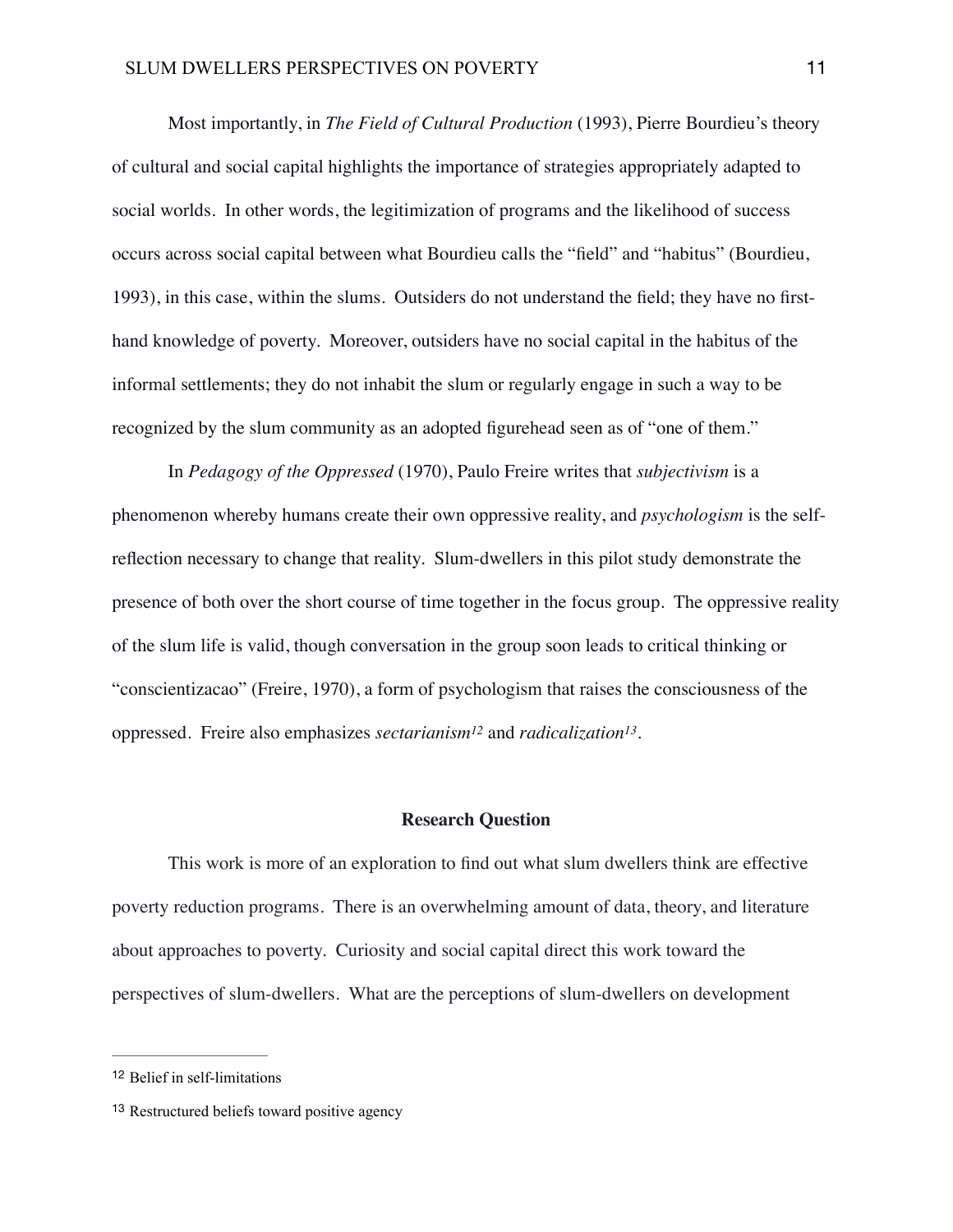programs; what works, what does not work? The goal is to add knowledge about the level of poverty that is difficult to access and service.

#### **Methodology**

### Focus Groups

In May 2019, two focus groups were held in the Mukuru Kwa Rueben informal settlement of Nairobi, Kenya. A Kenyan research assistant was hired for translation service. The assistant approached potential participants at a community event held at The Rueben Center, a focal point for gatherings and community services. Participants were asked to participate in a focus group about poverty reduction voluntarily. No remuneration was offered. Per instructions, the translator selected the first ten males and ten females who agreed to participate. Participants were divided into two separate groups. Unknown to the research assistant and participants, \$3 remuneration was set aside for each of the participants.

Both sessions were held outdoors in a shaded and safe area with two large benches to accommodate the participants. The males and females were asked twenty and twenty-one questions, respectively. Questions were asked out loud in English, followed by Swahili for clarity. Ample time was allowed after each question to repeat the question if necessary. The participants were allowed to answer individually or in whatever way they wished. Extra time was allowed in case the group as a whole wanted to discuss the question and add more feedback. Observations were noted when questions provoked a quick or emotional response. Observations were also noted when participants had difficulty or could not provide answers.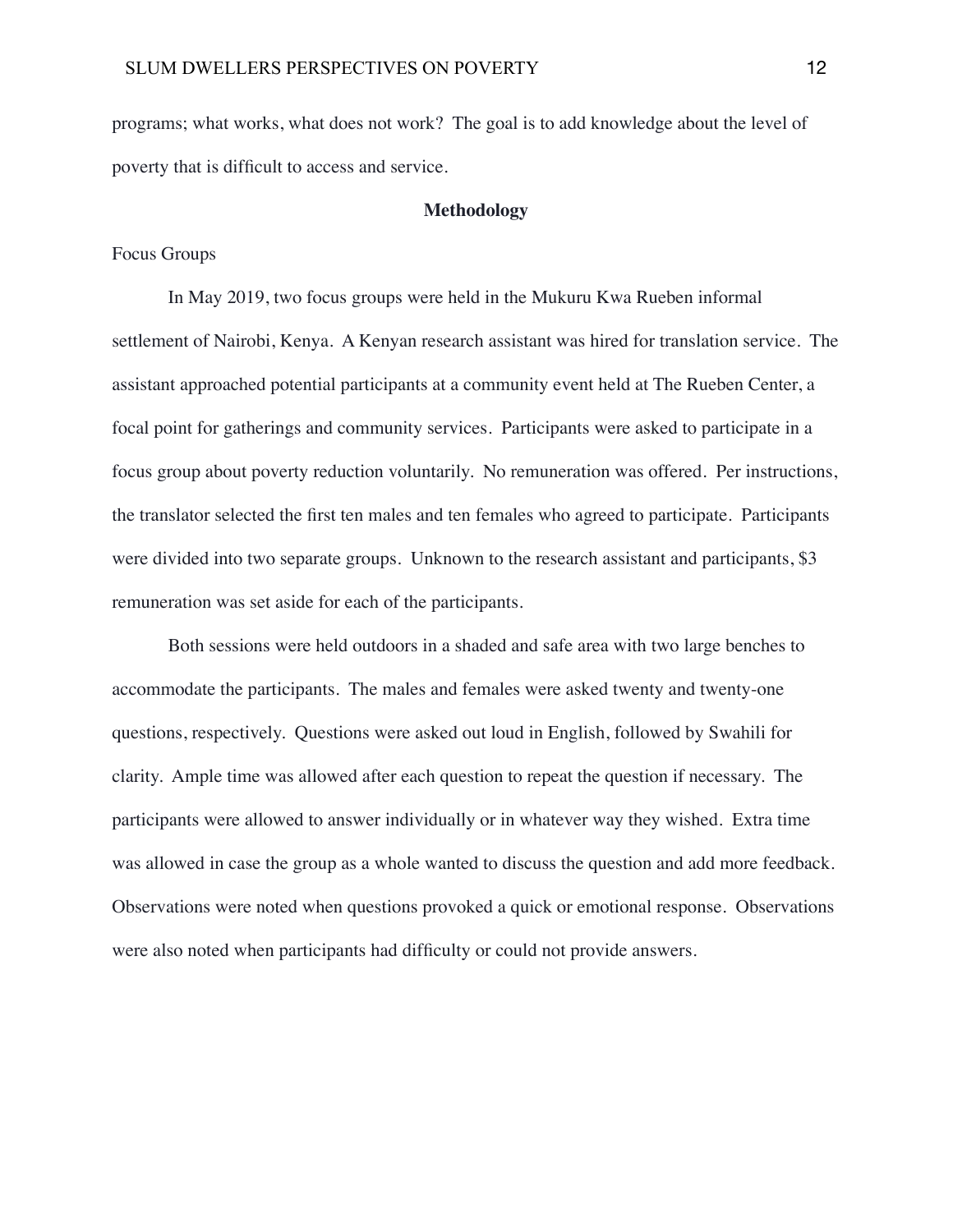<span id="page-12-3"></span><span id="page-12-2"></span>Of the twenty questions that were asked[,](#page-12-0) four were demographic<sup>[14](#page-12-0)</sup>, and one was a qualifier<sup>15</sup>that they lived in poverty. An additional question was asked of female mothers regarding childbirth. In general, the questions were about family, home and work habits, short and long-term needs, perceptions of government capacity to help reduce poverty, recent voting, traditional development-backed job training, and what they perceive as effective or ineffective programs for the reduction of poverty. The latter questions posed were intended to explore human agency critical thinking of the participants.

Each focus group lasted approximately one hour. The translator collected basic information (name, contact, age, number of children) before the focus group began. Name and contact were collected explicitly in preparation for a potential follow-up and full-scale study to analyze their thoughts over time if necessary. At the end of the session, participants were thanked. They were surprised to receive the US\$3.00 remuneration and expressed their gratitude. See Appendix 1 for the full questionnaire.

Additionally, in May 2019, an e-survey was conducted with development professionals from two different conferences on poverty reduction held in Nairobi. One conference, AIDF Africa Summit (Africa.aidforum.org), is regularly attended by government and large development organizations. The other, SANKALP (Africasummit2020.sankalpforum.com), is regularly attended by social impact innovators. The conferences were specifically chosen to create a sample from which comprehensive perspectives could be gained on how best to reduce poverty. The analysis of this data is underway to be presented at a future conference.

<span id="page-12-0"></span><sup>&</sup>lt;sup>[14](#page-12-2)</sup> Name, contact, age, number of children

<span id="page-12-1"></span> $15$  Do you live in poverty (earning under \$1.90/day)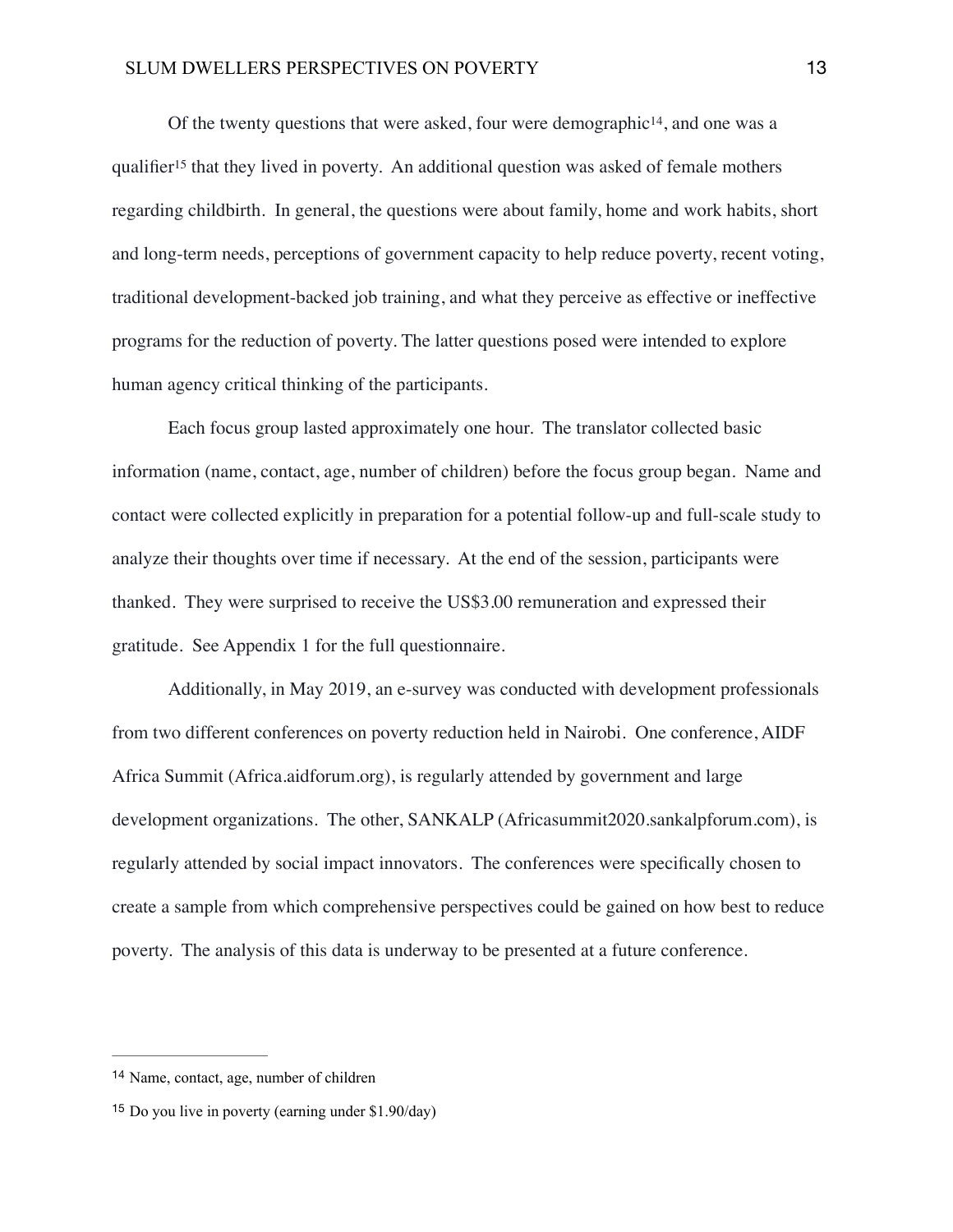### **Coding**

Since the focus groups produced qualitative data, no coding was used nor was SPSS needed in the analysis of the findings. Answers to the questions were fairly uniform across both male and female groups.

### **Findings and Analysis**

The critical consciousness model of awareness (Freire, 1970) stands out in the findings as a guide for analysis. Terminology from Freire's model will be noted in italics to explain phenomenon that occurred in both men and women's focus groups. Critical consciousness is not a derogatory term, but used to differentiate critical thinking for daily survival versus critical thinking to self-analyze and make long-term life changes.

#### Women

<span id="page-13-1"></span>Women aged 25 to  $36^{16}$  $36^{16}$  $36^{16}$ , with an average of three children, understood that they live in poverty in relation to others in Nairobi. Note that the age range has no correlation to national averages of women with children or any other metric, instead it simply reflects the age range of the participants. Their clothing was dusty from the pedestrian dirt walkways that make up the slum. Regarding  $Q1$ , while it may seem evident that the women would know they live in poverty, the perception of poverty varies per cultural demographic. There are also multi-dimensional levels of poverty within the slums, and there is always someone worse off. The women gave responses such as;

*<sup>&</sup>quot;We are use to it, and others are worse off than us, but we know that others don't live like us."*

*<sup>&</sup>quot;I know people that live in good areas and still have dirt floors."*

*<sup>&</sup>quot;My grandmother lives with us, for three generations, this is home for us. But we know others live with flushing toilets. I know we are category living in poverty."*

<span id="page-13-0"></span><sup>&</sup>lt;sup>[16](#page-13-1)</sup> The age range has no correlation to national averages of women with children or any other metric, instead it simply reflects the age range of the participants.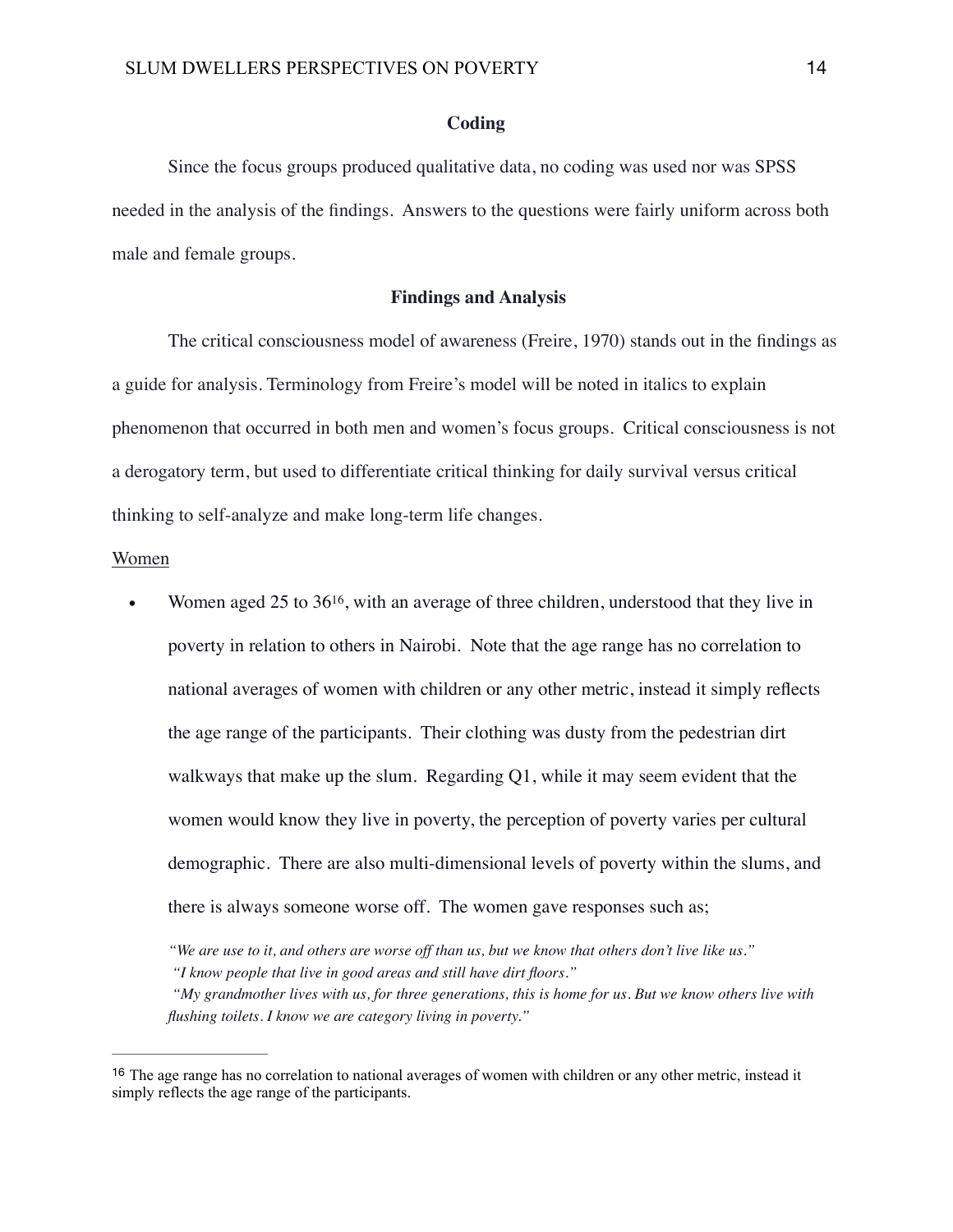• The female participants were single mothers, who gave birth to their children at home except one which gave birth at a hospital. Giving birth at home is a cultural norm in the slums.

*"We give birth at home, I was born at home." "I gave birth to all 4 of my children at home."*

*"We don't rush to hospital because of costs. We don't have to anyway, we have done it at home for years."*

The woman who gave birth in the hospital pointed across the way to the maternity ward 100 yards from where we were sitting. She was soft-spoken and appeared embarrassed that she experienced the luxury of giving birth in a hospital. Her clothing and appearance were no fancier from the other women.

The fact that all the women were single mothers is not an anomaly. Single motherhood is common for women living in poverty. Their male partners have a high need to release stress through the physical activity of sex, but the stress of fatherly responsibility to make ends meet while the desperate eyes of family gaze at you for sustenance is too great to bear in the daily home environment.

*"Their father comes by once or twice a month for sex and companionship, but that's it." "I see their father weekly." "Most of the times, they come with money for the house, but they don't stay."*

• Of the children they have, at least one must stay home from school due to lack of school fees. The children who stay home are often unattended and do not help with daily chores such as carrying water or cooking.

*"I cannot afford to send both to school at the same time. I send one for a semester, then keep her home for a semester and let the other attend school."*

*"Their father has helped to provide school fees for two of the children. The third attended for a few years and now stays home looking for odd jobs."*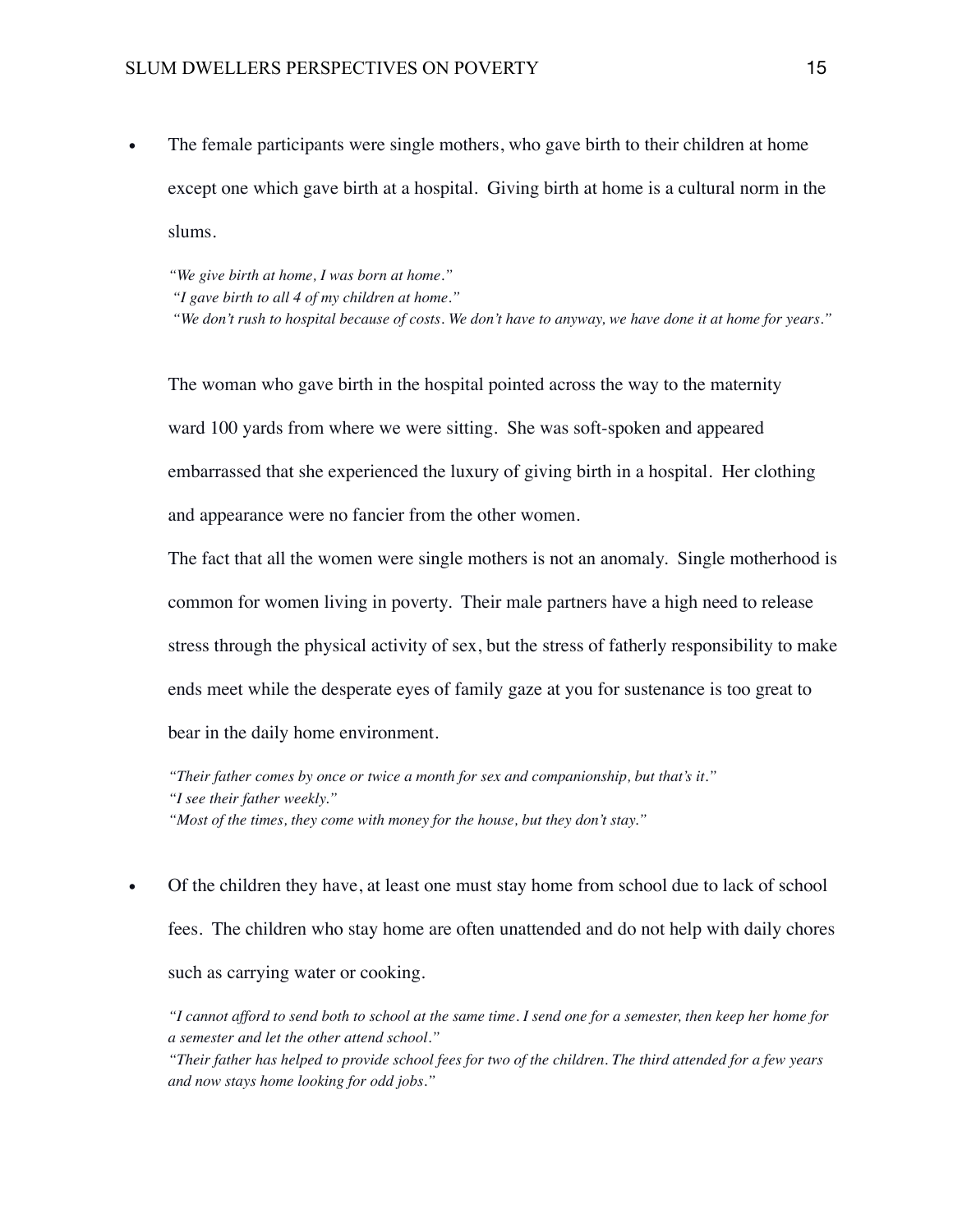*"The siblings say 'let this one go, then this one, then the other.' None go to school at the same time. Some get bored and quit."* "*They stay home and do nothing. Play, watch TV, that's it. I leave them; they are fine."*

The women in this focus group work *non-traditional<sup>[17](#page-15-0)</sup>* jobs by the day or "gig work."

<span id="page-15-2"></span>They work mostly within the slums, such as providing child care or selling produce in

front of their homes. Outside of the slum, their gig work is carrying stones at

construction sites, or washing clothes for the middle class. None of the women do

<span id="page-15-3"></span>*traditional*<sup>[18](#page-15-1)</sup> work in an office setting.

*"I can find work at construction sites carrying stones away from the work area." "I care for the children of other mothers when they find work." "Washing clothes for people in Westlands is good, but now they don't want us in the neighborhood. We knock, and they say go away." "Sometimes, I get extra produce and sell a few." "Mostly, I am doing nothing. Just looking for work and talking to neighbors."* 

The women are unfavorable about development programs that offer training but no jobs.

They express feeling lost hope over the years because they are training for industries that

do not exist in Nairobi. Instead, the women have learned to hustle for various non-

*traditional* work to make ends meet. These women prefer to have their own business in

order to; (1) avoid corruption and bribes needed to obtain jobs, and (2) to take control of

their lives and not be dependent on foreign aid programs.

*"Please don't show me another training program! I know how to do everything; dressmaking, catering, sewing, computers, front desk. But jobs, there are none."*

*"To get a job in Nairobi, you must pay a bribe."*

*"We prefer our own business, no dependence on corruption."*

*<sup>&</sup>quot;I learned about environmental health. It was nice, but I live next to the dump."*

*<sup>&</sup>quot;I can do electrical, but no one wants a woman to do that. There is no access to jobs."*

<span id="page-15-0"></span><sup>&</sup>lt;sup>[17](#page-15-2)</sup> I use the category of non-traditional for innovative ways to earn income such as small businesses (microbusinesses). I also use the category when describing aid that is innovative, i.e. micro-loans, direst cash, animal entrepreneurship).

<span id="page-15-1"></span><sup>&</sup>lt;sup>[18](#page-15-3)</sup> I use the category of traditional for administrative work. I also use the category when describing aid that is provided free, i.e. free rice, food, or material items like clothing or mosquito nets.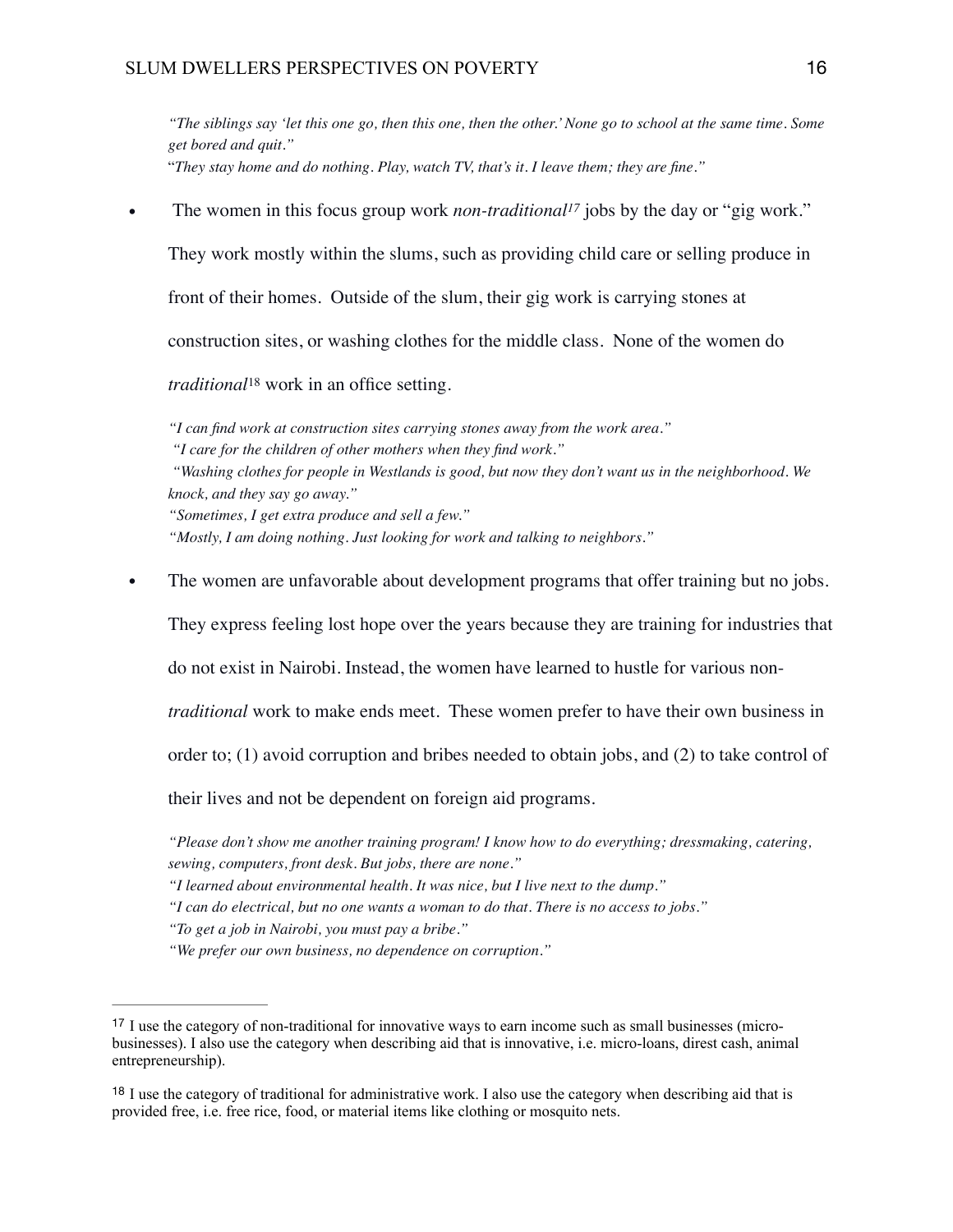<span id="page-16-3"></span><span id="page-16-2"></span>From the statements above, these women did not benefit from the *intentional* programs<sup>[19](#page-16-0)</sup> that development agencies offer. Job training and educational are not effective for every level of poverty. The women look towards *non-intentional* <sup>[20](#page-16-1)</sup> ingenuity to provide economic relief and sustainably.

• Regarding political activity, all of the women vote, yet they do not press the government to help them with services or jobs. They believe the government has the funds allocated to help them, but corruption stops the flow of funds meant to reduce poverty in the slums. This perspective exemplifies *subjectivism* (Freire, 1970); the women have lost hope in their government leaders to help them.

*"We vote for Kenyatta. He is corrupt, be we know him." "We vote to keep the peace, but they will never do anything to help us because they are corrupt." "There is money to help us, but it never reaches us. They misuse our money for corruption." "We can elect better leadership to reduce poverty, but there is no one new."*

- They identify cash as their short-term need; however, when asked about long-term needs, they go silent. None can verbalize any critical thoughts beyond the needs of tomorrow. There is a disconnect between agency for survival and agency to make the long-term leap out of poverty. The women are initially unable to self-reflect on what is necessary to change their realities.
	- *"We need cash for school fees, rent, food, and uniforms for school."*
	- *"Cash to manage our lives."*
	- *"Cash, even to start a business to become sustainable."*
	- *"I need to buy food. I have nothing for tomorrow."*

<span id="page-16-0"></span><sup>&</sup>lt;sup>[19](#page-16-2)</sup> The category of intentional is to delineate purpose-driven programs such as education and job trainings.

<span id="page-16-1"></span><sup>&</sup>lt;sup>[20](#page-16-3)</sup> Non-intentional is a category to delineate the "ah haa moments" when creative ideas are linked to measurable success.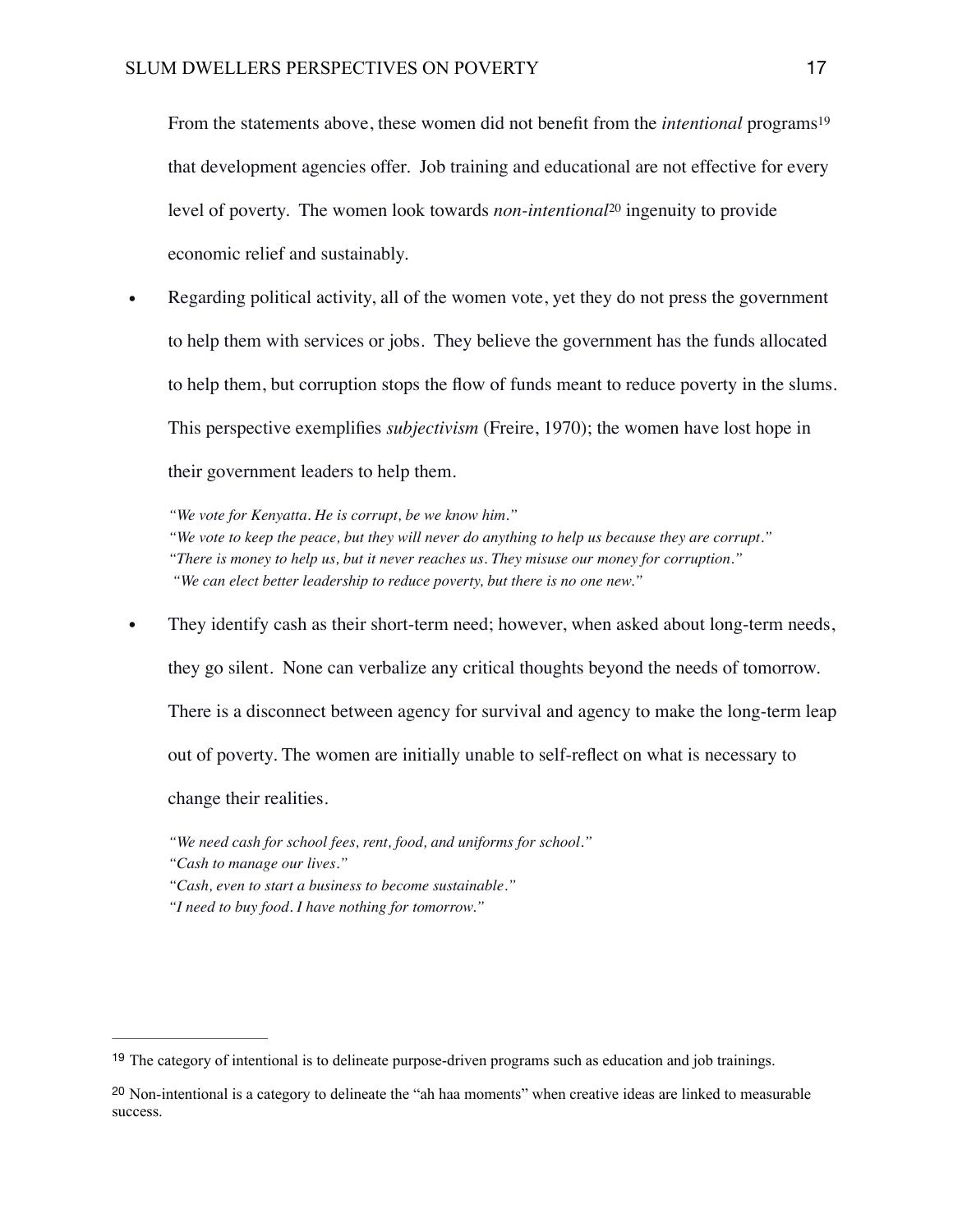<span id="page-17-5"></span>After the last question of the session, the women continued their discussion. They moved from *subjectivism* (dwelling in oppressive thoughts) to *psychologism*<sup>[21](#page-17-0)</sup> or critical thinking necessary for change (Freire, 1970).

*"Cash for day-care business or selling cereals, beans, wheat, spices, oils."*

*"Cash for hair salon, I know many who would pay for my good service."*

<span id="page-17-6"></span>*"Change of residence is too much, and we don't know what will happen. Mukuru is home."*

<span id="page-17-8"></span><span id="page-17-7"></span>Thesestatements represent a significant shift from *sectarianism* (false truths)<sup>[22](#page-17-1)</sup> regarding the capacity of their human agency, to *radicalization*<sup>[23](#page-17-2)</sup> (active truths) that lead to potential ways out of poverty (Freire, 1970). False truths about what one can or cannot do are false truths about human agency. They hold back the development of active truths that offer potential solutions to solve everyday problems in poverty. The posing of these questions led to an environment for the *co-creation of knowledge* (Freire, 1970)<sup>[24](#page-17-3)</sup>.

### Men

<span id="page-17-9"></span>Men aged 18 to  $49^{25}$  $49^{25}$  $49^{25}$ [,](#page-17-4) with an average of one child, understand that they live in poverty (*sectarianism-Freire, 1970*). Although six of the men have children, only three are married and live with their child's mother. Of the six men with children, four have been able to provide school fees for their children, leaving only two who have kids that are not in school. The men comment about their children who are not in school.

*<sup>&</sup>quot;Produce stand for me; I can serve the homes in my area."*

<span id="page-17-0"></span><sup>&</sup>lt;sup>[21](#page-17-5)</sup> Psychologism per Freire is a mental state of critical analysis to solve everyday problems.

<span id="page-17-1"></span><sup>&</sup>lt;sup>[22](#page-17-6)</sup> Sectarianism per Freire is believing in limitations prescribed to you, also referred to as false truths.

<span id="page-17-2"></span><sup>&</sup>lt;sup>[23](#page-17-7)</sup> Radicalization per Freire is the awareness that false truths need not be a barrier to ones success, that active truths can be operationalized into human agency, in this case to reduce poverty.

<span id="page-17-3"></span><sup>&</sup>lt;sup>[24](#page-17-8)</sup> The co-creation of knowledge is a shared process where teachers become learners and learners become teachers of knowledge learned from educational settings and lived experiences.

<span id="page-17-4"></span><sup>&</sup>lt;sup>[25](#page-17-9)</sup> The age range has no correlation to national averages of women with children or any other metric, instead it simply reflects the age range of the participants.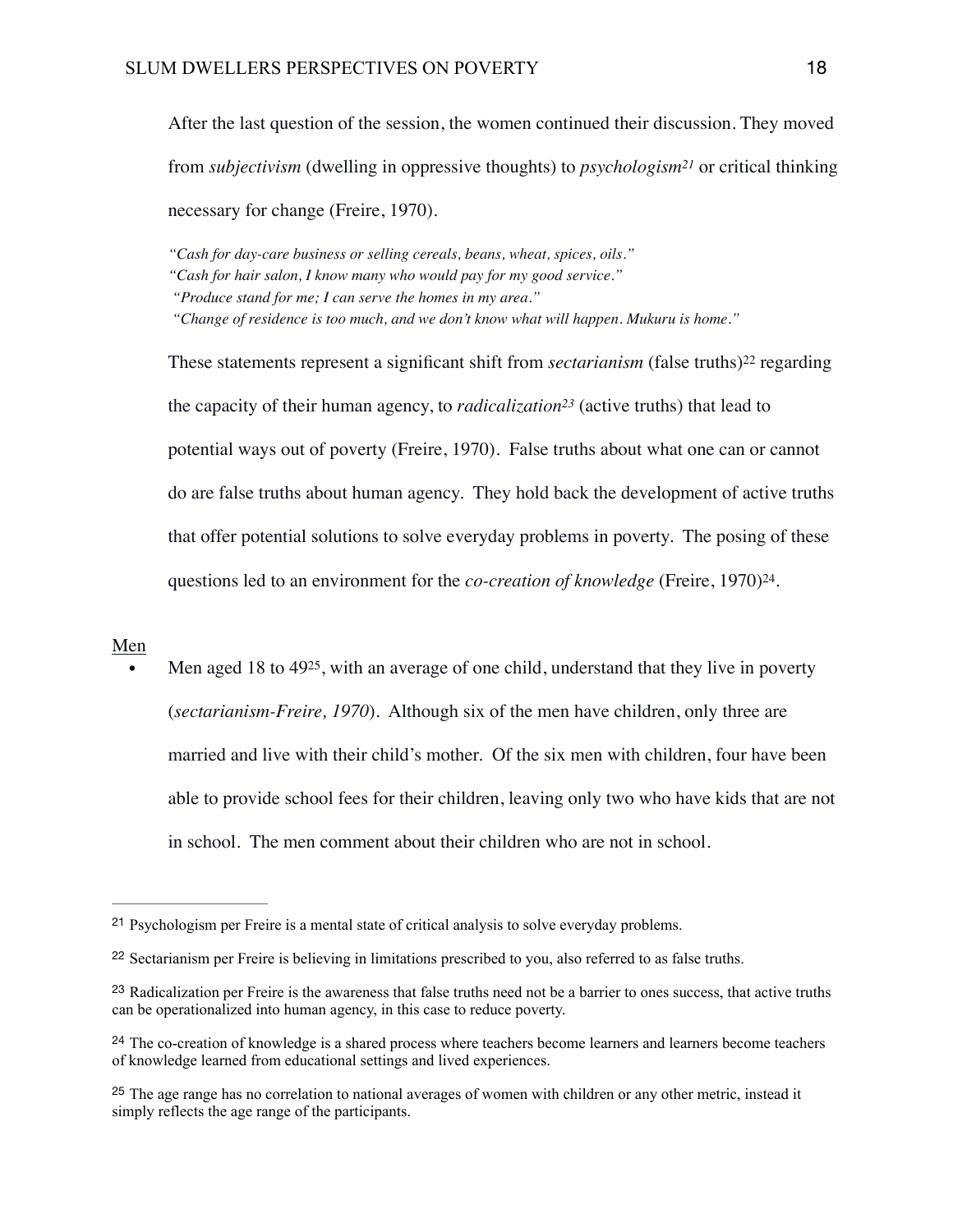*"My kids stay home with their Mom." "Mine I don't want to talk about."*

The men who cannot afford to send their children to school appear to be embarrassed that they do not earn enough income to provide and education for their children. The men who have no children are jovial that they do not have the added economic strain. Regardless of marriage or living situations, the men state that they communicate regularly with the mother of their children.

*"There is no interrupt in talking to the mother of my children. We love each other." "We talk on regular basis; she needs my help for cash to buy food." "We pay school fees of course, and we are talking to them all the time, and we see our kids."* 

Considering the women are all single mothers struggling to make ends meet, the men appear to have allegiance to their families, whether married or not. It is noteworthy to share that one male participant attended the focus group with his child in his arms. He stated that he spends his free time with his 1-year-old child.

• The men earn a living through *non-traditional* odd jobs and gig work. Their gigs consist mostly of construction and masonry. They also gain odd jobs repairing cars or dismantling them to sell the parts for cash. Some of them collect recyclables from the dump (plastics, discarded metal, tin, wood) and carry them to a local trader by foot using a pushcart. Others sell charcoal or chapati (flatbread) in the slums.

*<sup>&</sup>quot;We do hustle jobs, collecting water, carrying materials for construction."*

*<sup>&</sup>quot;We sell food products like grains and oil for cooking or charcoal."*

*<sup>&</sup>quot;I got a construction job for four months through a friend in another county."*

*<sup>&</sup>quot;We can always get small money from recycling things from the dump or sell chapati."*

*<sup>&</sup>quot;Some people stand in line to get a job for \$1/day to sort through trash for recycling. Thirty in line for six jobs."*

*<sup>&</sup>quot;To fix cars and re-sell them is good money but hard to access cash to start."*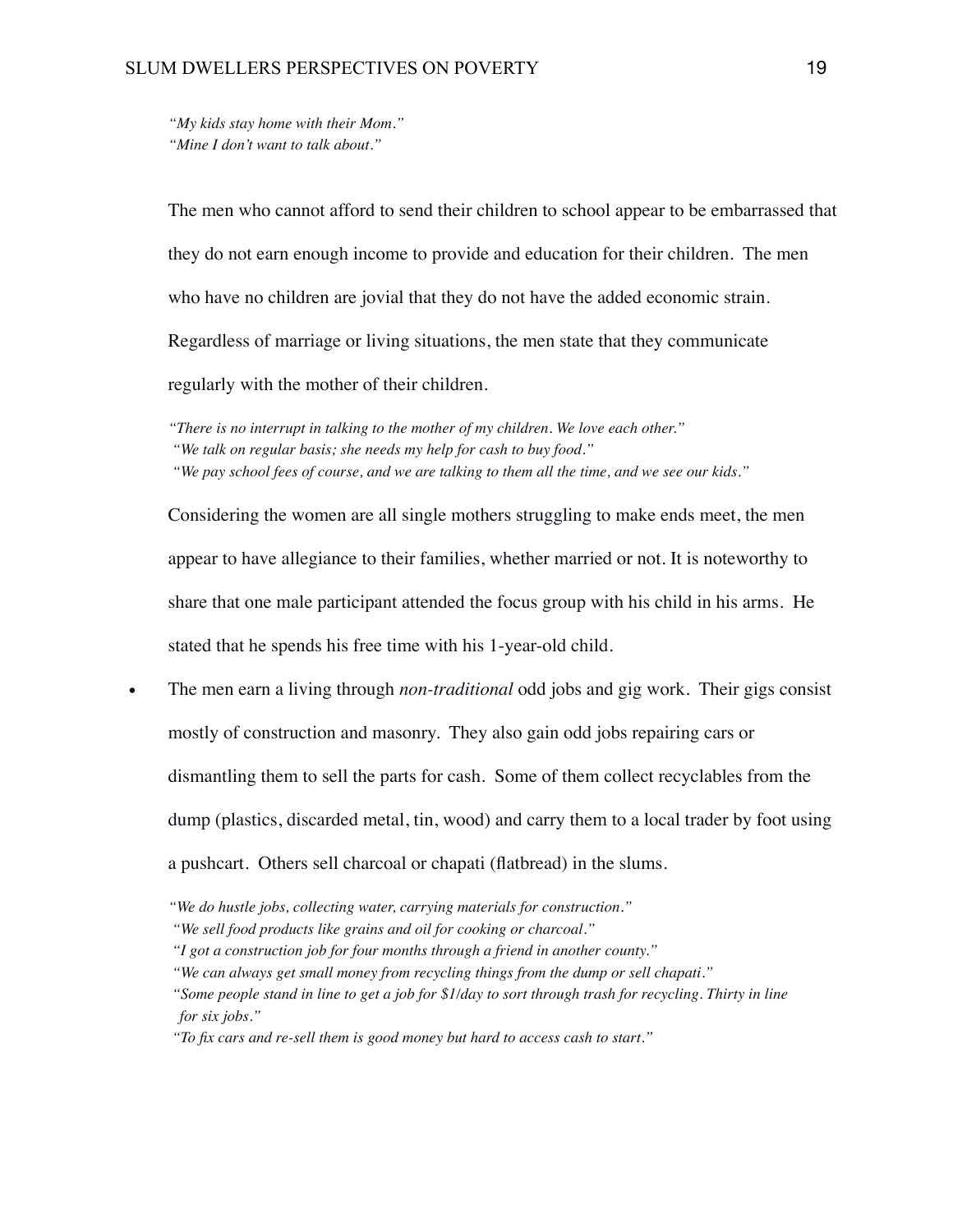• Six of the men voted in the 2017 presidential election. One could not vote due to being underaged, another was working outside of his voting district by a four-hour distance. The remaining two did not vote for reasons unknown. Like the women, the men said they do not press the government to provide for them because they know corruption dominates all funds allocated to help the poor. The false truth of having no human agency in the face of a corrupt government is the *sectarianism* that feeds their subjective thoughts of being stuck in an oppressive reality (Freire, 1970).

*"The corrupt elites will never allow us to receive help." "They pay the cartels, and funds don't make it to the slums." "There is a security risk if cartels are not paid." "We vote, but do not push them because they can do nothing to help us."* 

• Additionally, like the women, the men prefer to earn a living by *non-traditional* means such as owning unlicensed micro-business. It demonstrates a shift from *subjectivism* (non-truths about personal capabilities) to *radicalization* (active truths about capabilities), (Freire, 1970). However, unlike the women, nine of the men feel favorable about development-backed *intentional* training programs. They accept that *traditional* jobs may not come to fruition from the training, but they can apply skills learned when they get odd jobs at construction sites for electrical and mechanical engineering. They also believe the training will be useful if *traditional* industry ever comes to Nairobi.

*"The training is not relevant to getting a job, but skills are nice to have."*

*"The best development programs would be entrepreneurship, free school fees and uniforms, and jobs."* 

The men identified cash as their short term need. When asked to identify their long-term needs, there is silence as with the women's group. The inability to answer exemplifies Freire's *subjectivism*; thoughts do not move beyond the oppressive existence of daily life

*<sup>&</sup>quot;The trainings were good for us, even with no jobs we learn to repairing and do wiring for construction." "The Chinese don't always give us a chance, but sometimes they need extra workers to finish quickly and hire us for more than concrete and masonry."*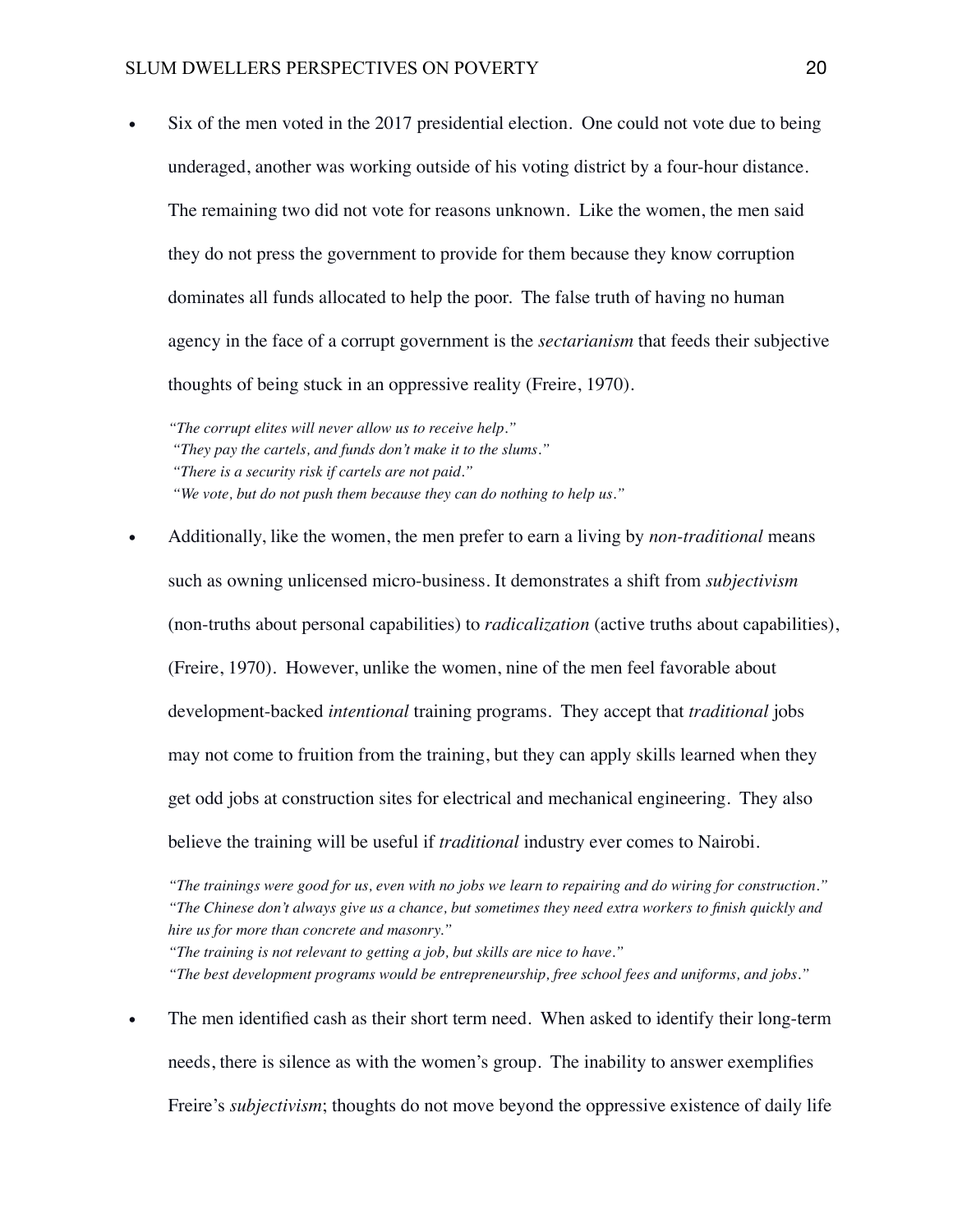(Freire, 1970). The men have difficulty thinking critically about how to move beyond

their immediate needs.

<span id="page-20-3"></span>*"We need cash. 3000ke[s26](#page-20-0) (\$30USD) is good / month for taking care of needs." "I need a real job to care for my family." "I am used to the hustle, but I need a business format for it."*

However, some of the men exhibit *psychologism* (critical thinking/critical consciousness), such as the statement from one participant who expressed the need for a *non-intentional* source of income through building a business format to maximize his daily hustle. Like the women, the men continued to talk after this question. Evidence of *psychologism* (Freire, 1970) became apparent through their statements. The continued discussion amongst the men exemplifies a community-based [27](#page-20-1) *co-creation of knowledge*

(Freire, 1970).

*"I would start medical care because if you cannot pay, you only get first aid, then sent home to die." "We need to provide medicines too, not the old ones that expire and not the wrong ones you don't need." "I like making day-care for boys, to teach them how to hustle so they can succeed."*

 *"Small business is the way for our success. We can do it."*

 *"We need a protection service for women and children."*

# <span id="page-20-5"></span><span id="page-20-4"></span>**Statistics on Livelihoods of Slum Dwellers**

Reviewing the statistics from the 2019 census in Kenya, the population of Nairobi is confirmed at approximately  $4.4$  million people<sup>[28](#page-20-2)</sup>. The Mukuru slum stretches across three Nairobi counties; Embakasi, Makadara, and Starehe. The population for each county is

<span id="page-20-0"></span> $26$  kes = Kenyan Shillings

<span id="page-20-1"></span><sup>&</sup>lt;sup>[27](#page-20-4)</sup> The co-creation of knowledge per Freire, is a shared process where teachers become learners and learners become teachers of knowledge learned from educational settings and lived experiences.

<span id="page-20-2"></span><sup>&</sup>lt;sup>[28](#page-20-5)</sup> Actual population is 4.397,073 - Kenya National Bureau of Statistics (KNBS), December 2019, Vol I, Table 2.7, 38, Distribution of Population by Land Area and Population Density by Sub-county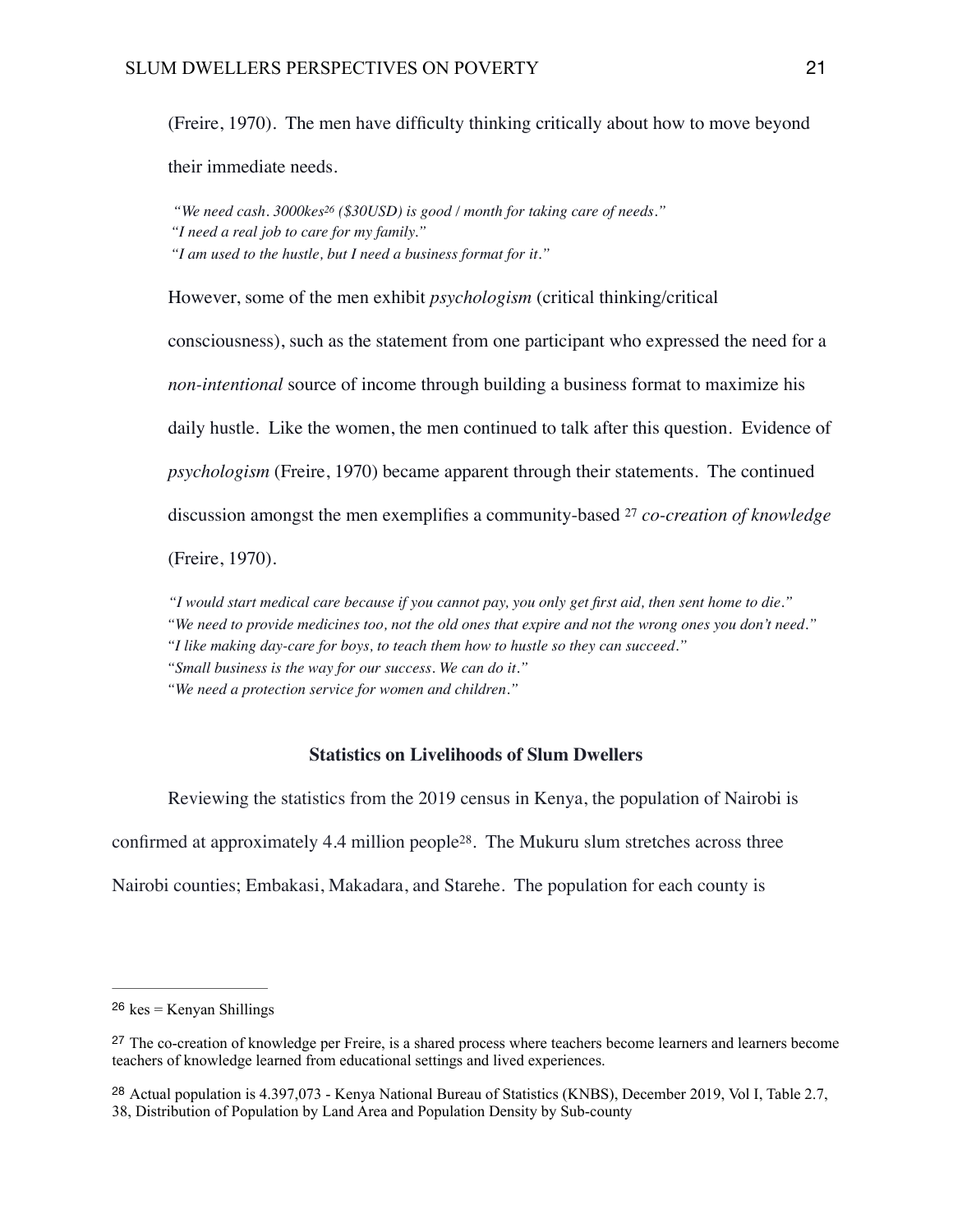<span id="page-21-4"></span><span id="page-21-3"></span>approximately 989k, 190k, and 210k, respectively<sup>29</sup>[.](#page-21-0) The combined county populations make the total population of the *Mukuru slum* approximately 1[.](#page-21-1)4 million people<sup>[30](#page-21-1)</sup>. The Mukuru population stated in the introduction of this paper (825K) reflects the possibility that some county residents in the three counties may live in dwellings that are not part of the slums. Nevertheless, Mukuru is commonly known as the second-largest slum in Nairobi which means the population of the largest slum (Kibera) would have to be over 1.4 million. These two slums are additive of 2.8 million people. If we err on the lower side of the data, the population of the two slum still remains over 2 million, and, there are several smaller slums not counted in this figure. This data supersedes previous public guesstimates regarding the size of the slum population in Nairobi. It supports the unpopular truth that nearly half of Nairobi's population lives in poverty and predominantly in the slums.

<span id="page-21-5"></span>The census statistics for Nairobi counts 1.49 million household, which averages 3 people per household in a population of 4.4 million. Census data shows that 51.3% of Nairobi households have dwellings with iron roofing. The dominant material for wall construction is concrete (40[.](#page-21-2)3%), and the dominant flooring material is concrete at  $62.5\%$ <sup>[31](#page-21-2)</sup>. Therefore, about half of the population of Nairobi live in a home without concrete walls, floors and iron roofs. These statistics represent a surprisingly high amount of dwellings with sub-standard flooring and wall construction across Nairobi. The data supports the reality of poverty levels in the city. In Nairobi, census takers have difficulty accessing slum dwellings as compared to the easier access to modern homes. Purposely skewed numbers in the data would show more modern living

<span id="page-21-0"></span><sup>&</sup>lt;sup>[29](#page-21-3)</sup> Actual populations are Embakasi 988.808, Makadara 189,536, and Starehe 210,423 people. KNBS Vol I, Table 2.5, 20 Distribution of Population by Sub-county

<span id="page-21-1"></span>Actual population 1.388,767 - KNBS Vol I, Table 2.5, 20 Distribution of Population by Sex and Sub-county [30](#page-21-4)

<span id="page-21-2"></span><sup>&</sup>lt;sup>[31](#page-21-5)</sup> Kenya National Bureau of Statistics (KNBS), December 2019, Vol IV, 10-13, Distribution of Population by Socio-Economic Characteristics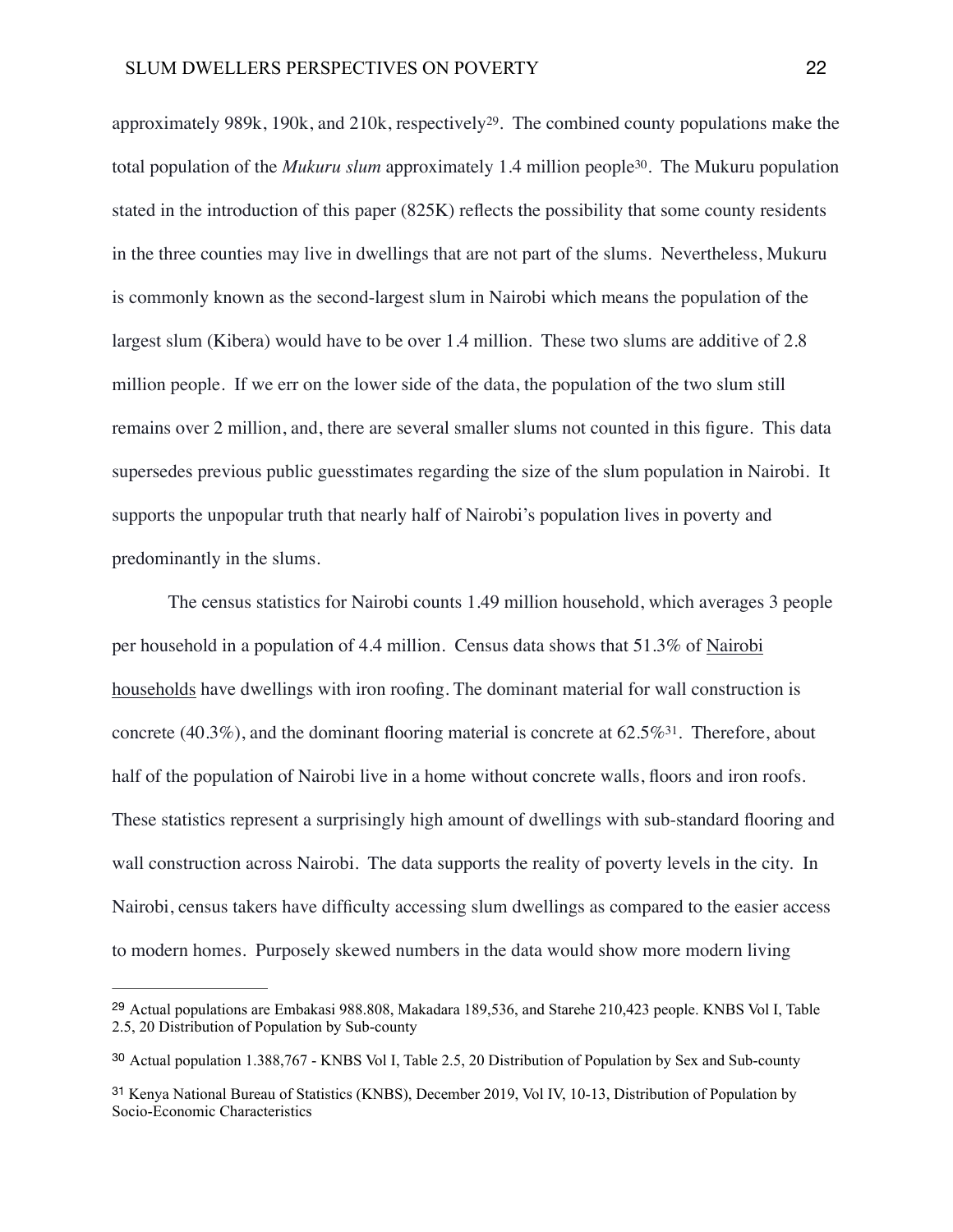conditions and fewer conditions of sub-grade dwellings. Yet, the data on slum dwellings remains puzzling. I myself have walked across the two largest slums (Mukuru and Kibera), in which dung/mud walls and dirt floors are the norm, not concrete.

For daily household routines, over 28.4% of households use piped water to their plot for drinking, including another 22.7% who get water piped directly into their dwelling. That leaves 60% with no piped water. Although 54.3% have main sewer taps for waste, the rest use covered and uncovered pit latrines for human waste, with a surprising figure of 0.1% that use the open bush for human waste. This is surprising given the millions of people who live in the slums and have no other toilet but the open bush. It is my belief that slum dwellers answered some census questions with their pride rather than the truth. Disposal of human waste is by the government (12.9%), and by NGO's (37.9%). Another 30% report collection of waste by a private company, leaving only 7.8% dumped into vacant plots - again, difficult to believe when over a million slum dwellers do not have toilets.

Moreover, 67% of Nairobi uses liquid gas for cooking, leaving the rest to use pollutants such as paraffin, firewood, and charcoal. The census shows that 96.5% of Nairobi households have electricity, possible because slum dwellers achieve this illegally through wires reaching main lines that run across city grids. All of this is noted to show the living conditions for Nairobi conventional households presents a false reality of little poverty, which plays a role in decreasing the urgency for more effective poverty reduction programs. The next set of data is shared to show the tools that slum dwellers have in terms of technology and skills. These are tools that development professionals could build programs around.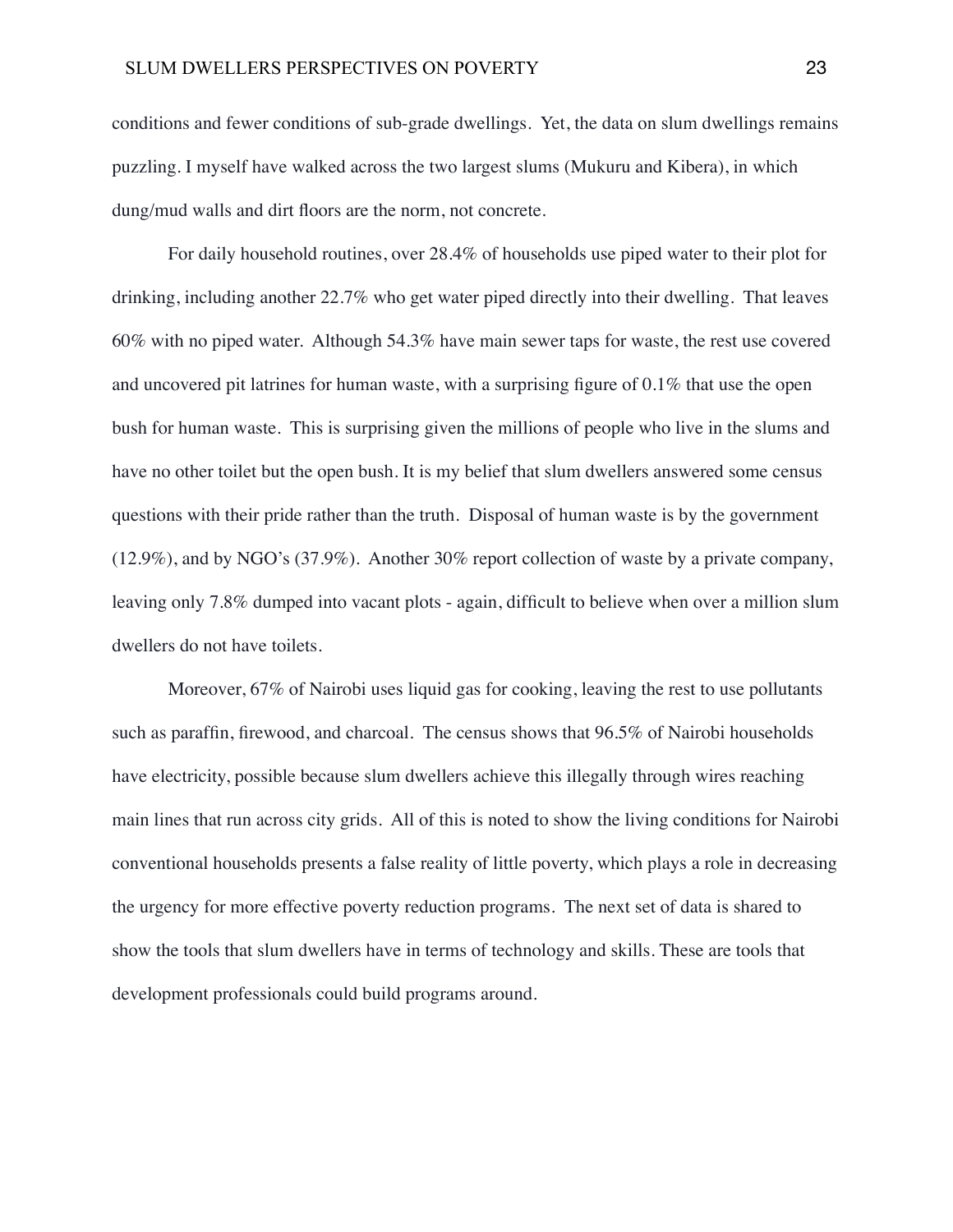<span id="page-23-1"></span>Almosthalf of Kenya's population from age three  $32$  and above (69%), own a mobile phone. More surprising, 68.7% own a functional television. Suffice to say that Kenya, like many third world countries, skipped the modernization step of phone wiring into home walls and find value in television communication and entertainment. Having a television also indicates preferences and spending capacity for slum dwellers. Development programs through media may be effective.

The data continues with trained skills acquired (KNBS Table 2.7) for all Kenyans. The number of Kenyans trained in business (commerce, accounting, finance, marketing, admin, management, insurance, hotel management, tourism) is 779,621. Similarly, 740,605 are trained as educators (in science, arts, management, and economics). There are 307, 699 trained in engineering (electrical, mechanical, chemical, aeronautical, bio-systems) of which are mostly male, and  $114,973$  trained in interdisciplinary studies (urban planning, cultural  $\&$  gender studies, project management, human resources). Other categories with more than 87,000 trained are computer science, agriculture, health, and journalism (KNBS Vol IV, Table 2.7). The amount of trained Kenyans may demonstrate positive impact of some development programs.

Over the three sub-counties in Nairobi that encompass Mukuru (Embakasi, Makadara, and Starehe), approximately 573K slum dwellers are actively working out of 1.3 million. Be reminded that work may consist of gigs or odd jobs that end within a day or week of the census. This statistic is for age 5+ and indicates that one third of the Mukuru slum population is employed. It includes, for example, some of the children over age five who are left home because their parents cannot afford school fees, who may work odd jobs to help the family. This

<span id="page-23-0"></span>[<sup>32</sup>](#page-23-1) The age seems unusual, however the Kenya census data on these of technology is collected based on activities of age 3+.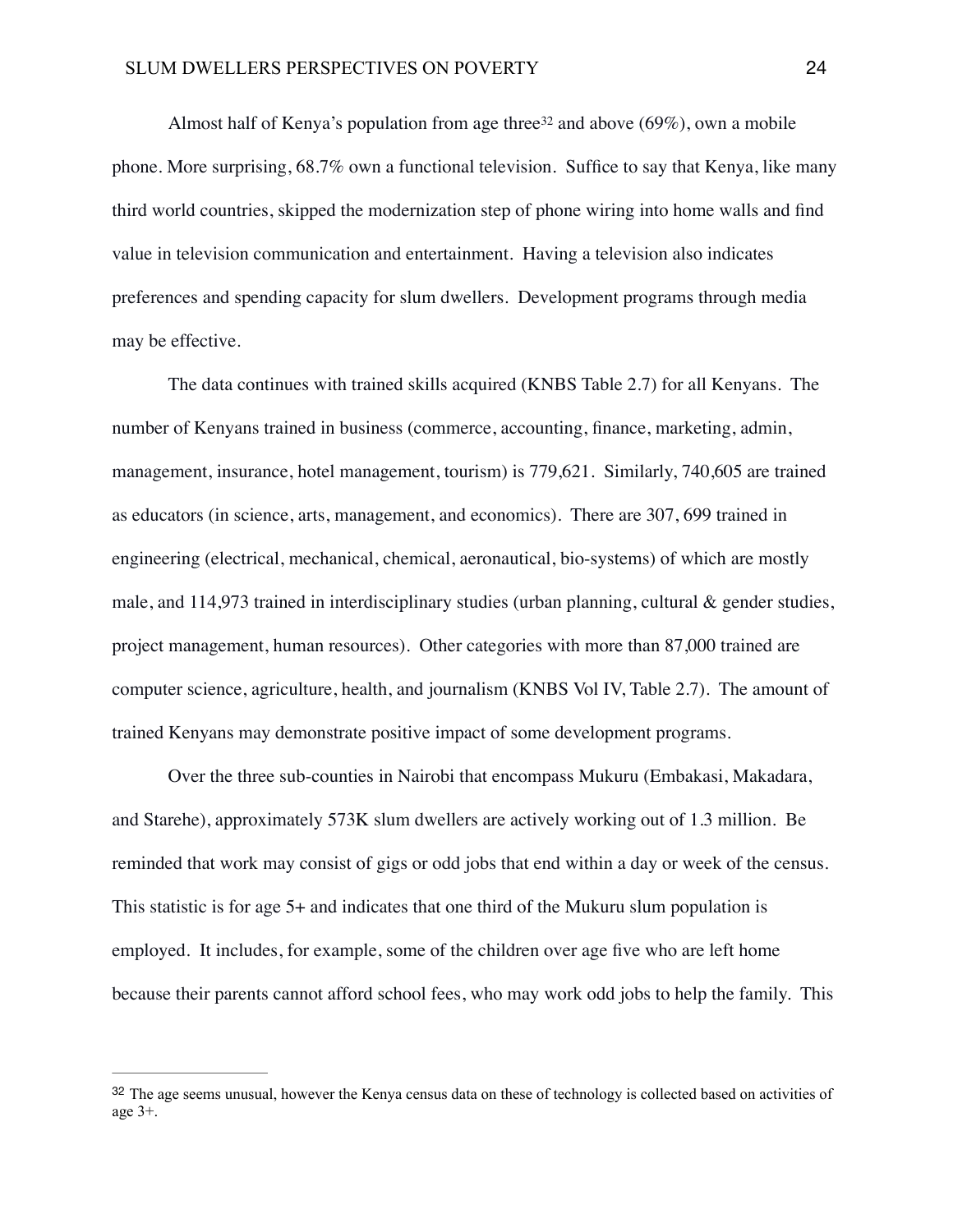statistic shows that the majority of slum dwellers sit idle with thoughts of micro-businesses that could be serving the community and circulating currency for self-reliance.

<span id="page-24-3"></span>The census measured homeownership uniquely according to categories of land tenure. Dwellings in the Mukuru Slum are  $5.8\%$  owned with tenured land  $33$ [,](#page-24-0) while dwellings purchased without land  $(53.23\%)$ , constructed without land  $(29.2\%)$ , and inherited without land  $(17.66\%)^{34}$  $(17.66\%)^{34}$  $(17.66\%)^{34}$ .

<span id="page-24-4"></span>Households *renting* by mode of tenure-ship are reported: 4.7% through government leases, 3.9% county government, 2.9% parastatal (having some political authority), 8.1% private companies,  $79.1\%$  $79.1\%$  $79.1\%$  individuals, and  $.05\%$  from NGOs<sup>[35](#page-24-2)</sup>. This data supports that the slum population rent their dwellings but do not own the land on which they live. Some have managed to obtain land tenure from the government (5.8%), though the majority are paying rent to individuals (79.1%) who claim to own the land legally.

Again, this section on census statistics was written with the intent purpose of revealing truths about the slums; living conditions, daily habits, employment, skills, and tools of technology, all which could be used in future development programs.

# <span id="page-24-5"></span>**Conclusion**

This pilot study reveals the perceptions of slum dwellers regarding the most effective programs to reduce poverty. Both men and women think that micro-entrepreneurial development programs will benefit them the most. They are not seeking job training, but actual start-up skills

<span id="page-24-0"></span><sup>&</sup>lt;sup>[33](#page-24-3)</sup> These slum dwellers represent the small percentage that have manage to purchase their plots from the government, as see in KNBS Vol IV, Table 2.7, 160, Main Training Acquired in all of Kenya KNBS Vol IV, 251, Tenured land status of mania dwelling unit

<span id="page-24-1"></span><sup>&</sup>lt;sup>[34](#page-24-4)</sup> KNBS Vol IV, Table 2.11a, 258 Distribution of households owning the main dwelling by mode of acquisition (purchased-constructed-inherited)

<span id="page-24-2"></span><sup>&</sup>lt;sup>[35](#page-24-5)</sup> KNBS Vol IV, Table 2.11b, 264 Distribution of households renting provided with main dwelling by a provider mode of tenure-ship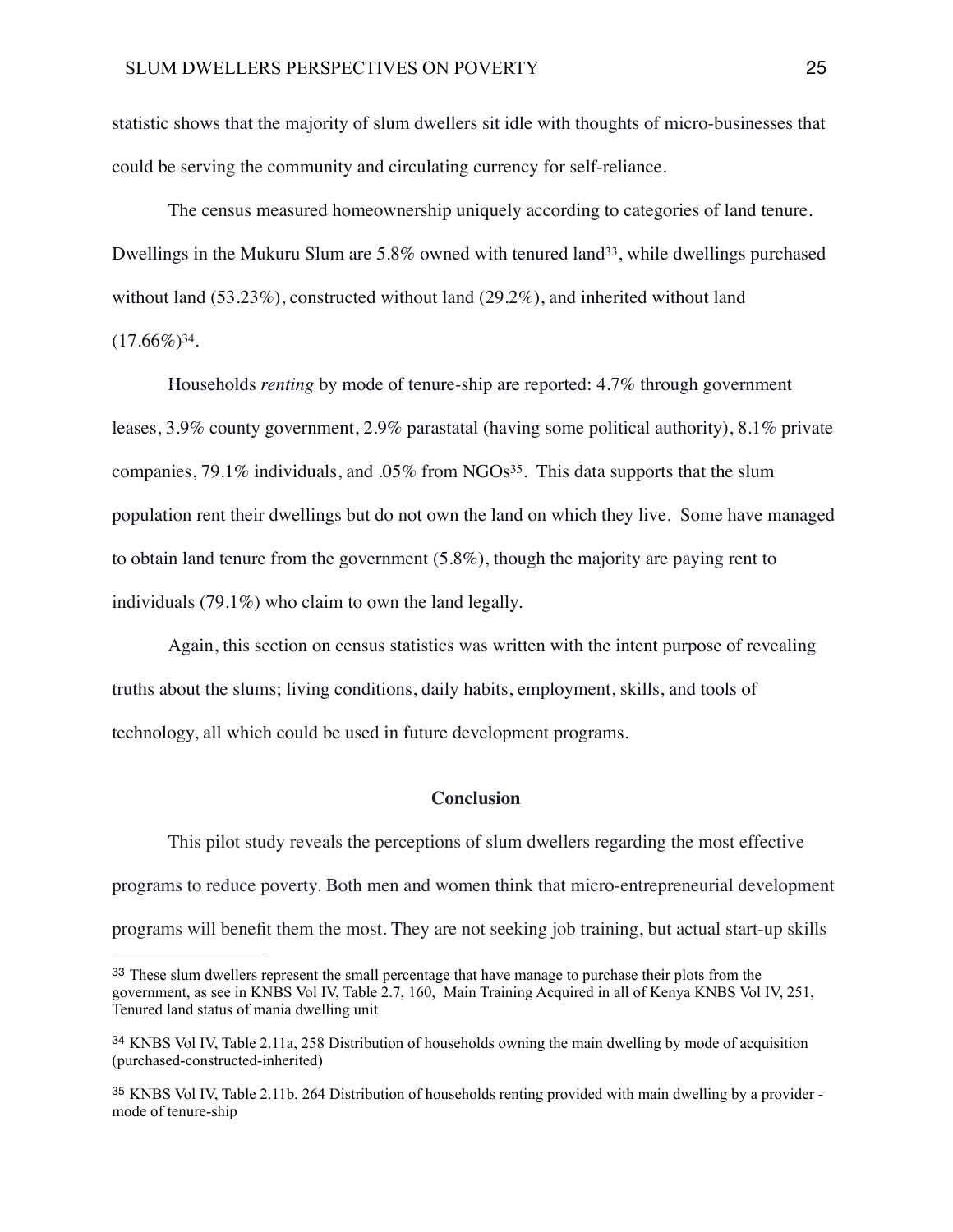for micro-business that serve the slum community; day-care, fresh produce stands, chapati making, selling oil and dry foods, safe home wiring, security patrol for women and children. The men agree that development-backed job trainings are beneficial, though there are no jobs awaiting post-training. The women believe that bribes are the only way to gain traditional jobs. The women wish not to engage in corruption, and if they did, they do not have the funds to maintain the ongoing bribe. Overall, the slum dwellers identified the desire for micro-businesses to help reduce poverty and provide a pathway to self-reliance.

As both men and women continued to discuss the issues of poverty and the types of development programs that are effective, their dialog moved from *sectarianism* and *subjectivism* to *radicalization* and *psychologism*. To simplify, the slum dwellers began the focus group with the false truth of having no human agency to help themselves. They also expressed subjectivism through the belief that poverty would persist due to the misuse of aid funds by their government. Through continued dialog, the slum dwellers experienced *co-creation of knowledge* among themselves. They shifted to radicalization (actual truth) that they have human agency and can do something about their predicament. In the last moments of the focus group session, they exhibited psychologism, whereby self-reflection led to the necessary changes for actualization.

Corruption is revealed in this study, though is not the focus of this study. Corruption has impacted the livelihoods of slum dwellers to the extent that they vote to keep the peace instead of voting for the best leadership. Moreover, the slum dwellers choose entrepreneurship as a means of economic advancement not solely because of their talents but to avoid the level of bribery it takes to secure a traditional job. One may consider this to indicate critical consciousness, but it is not. Instead, it indicates acute sensitivity to the realities that affect their daily livelihoods and not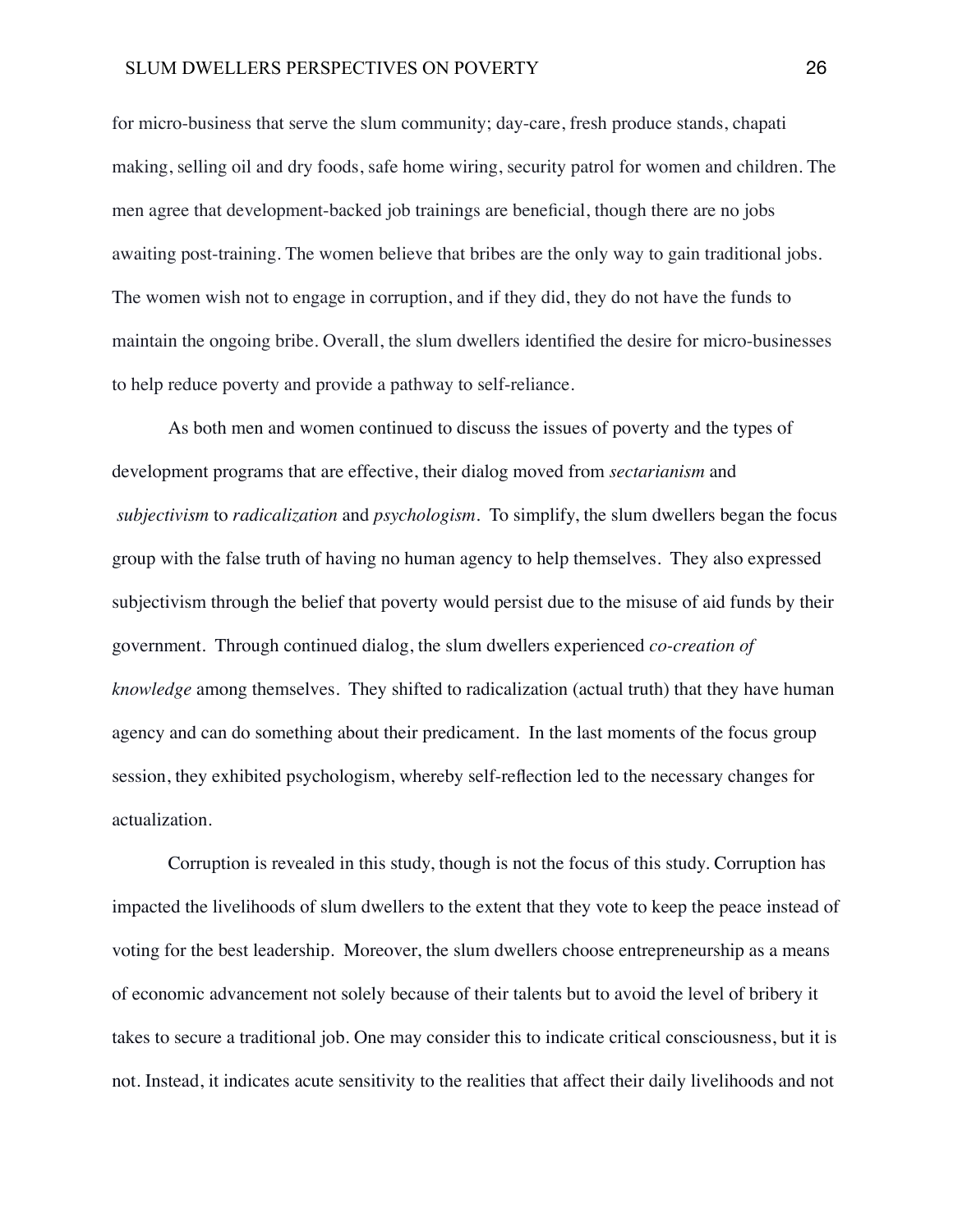the type of thinking to make the long-term leap out of poverty. Dialog or *dialogics* (Freire, 1970) are the impetus that lead to critical consciousness.

The motivation for slum dwellers to participate in the focus group shows an eagerness to engage in problem solving. The women and men who volunteered for the focus groups would have been more than 10 each had we not set the limit.

The statistics from the 2019 Kenya census provided support to confirm the 4.4 million population of Nairobi and the population of Mukuru - between 825,000 and 1.3 million people (KNBS, 2019) across three sub-counties. The census also confirms how slum-dwellers earn income, and what their living conditions are. They cannot find traditional work regardless of skills gained through U.S. Development trainings, non-traditional gig work is how they sustain themselves. Both women and men in the focus group state that intentional training by development organizations continue to lead to no real jobs, and the non-intentional "ah haa" moments during community dialog leads to new ideas for gaining income.

To re-iterate the cultural attachment to land, during the dialog none of the participants speak of re-locating away from the slums. As the literature has noted, the slum dwellers have become attached to the land they live on and their community. Their grand and greatgrandfathers lived in the same dwellings they currently reside in. The option to return to ancestral land in rural areas is either not possible, not feasible, or are not desirable. The slum is home, regardless of how outsiders view it.

In closing, it appears that traditional programs and intentional training are less effective for slum dwellers than non-traditional micro-business, and non-intentional income-producing activities. Slum-dwellers need an impetus to begin the thinking process for strategies to reduce poverty, as well as structural guidance to implement the strategies. The men and women of this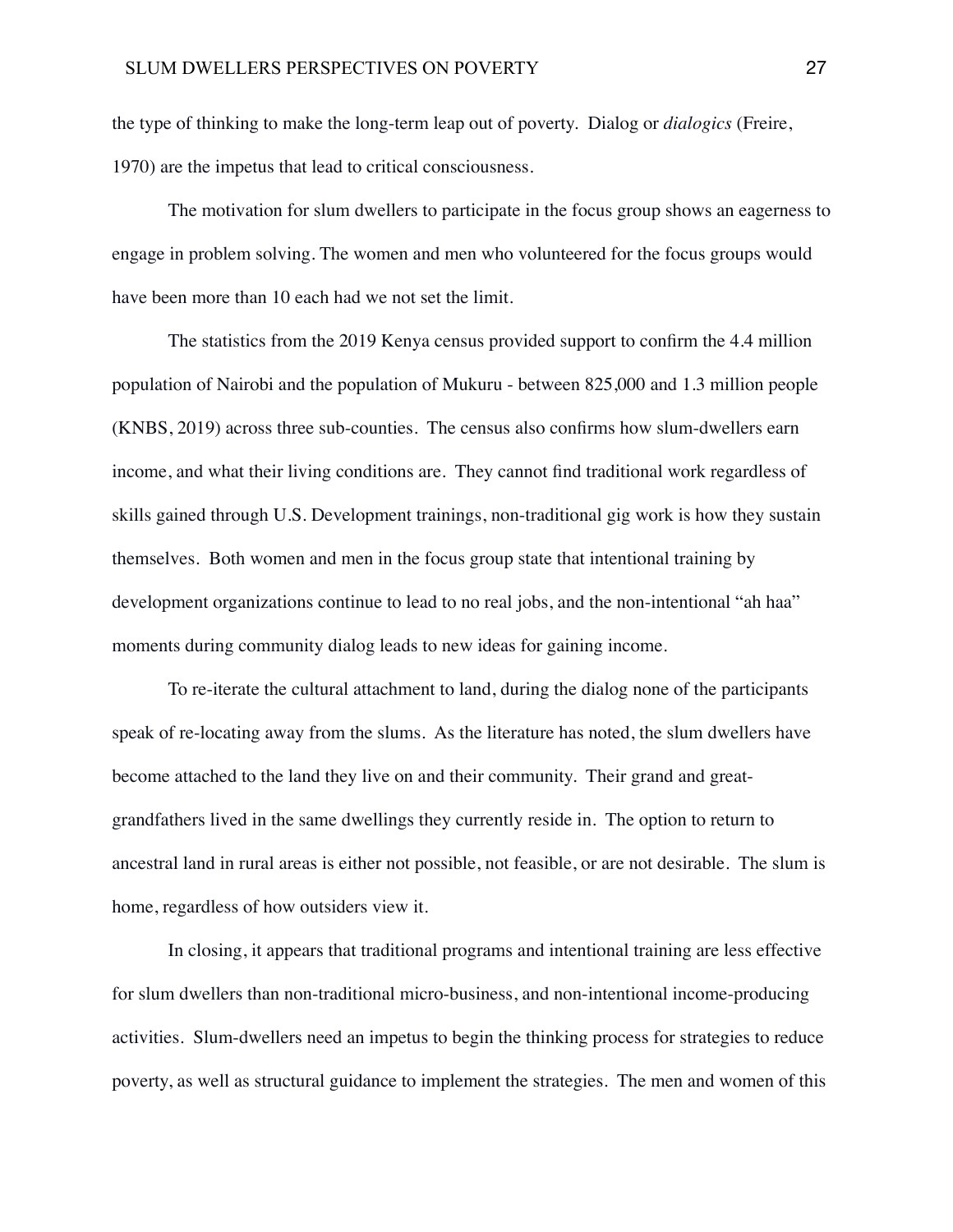focus group demonstrate a desire to deliver services to their community and take ownership of their future. What remains lacking is the ability to structure their ideas.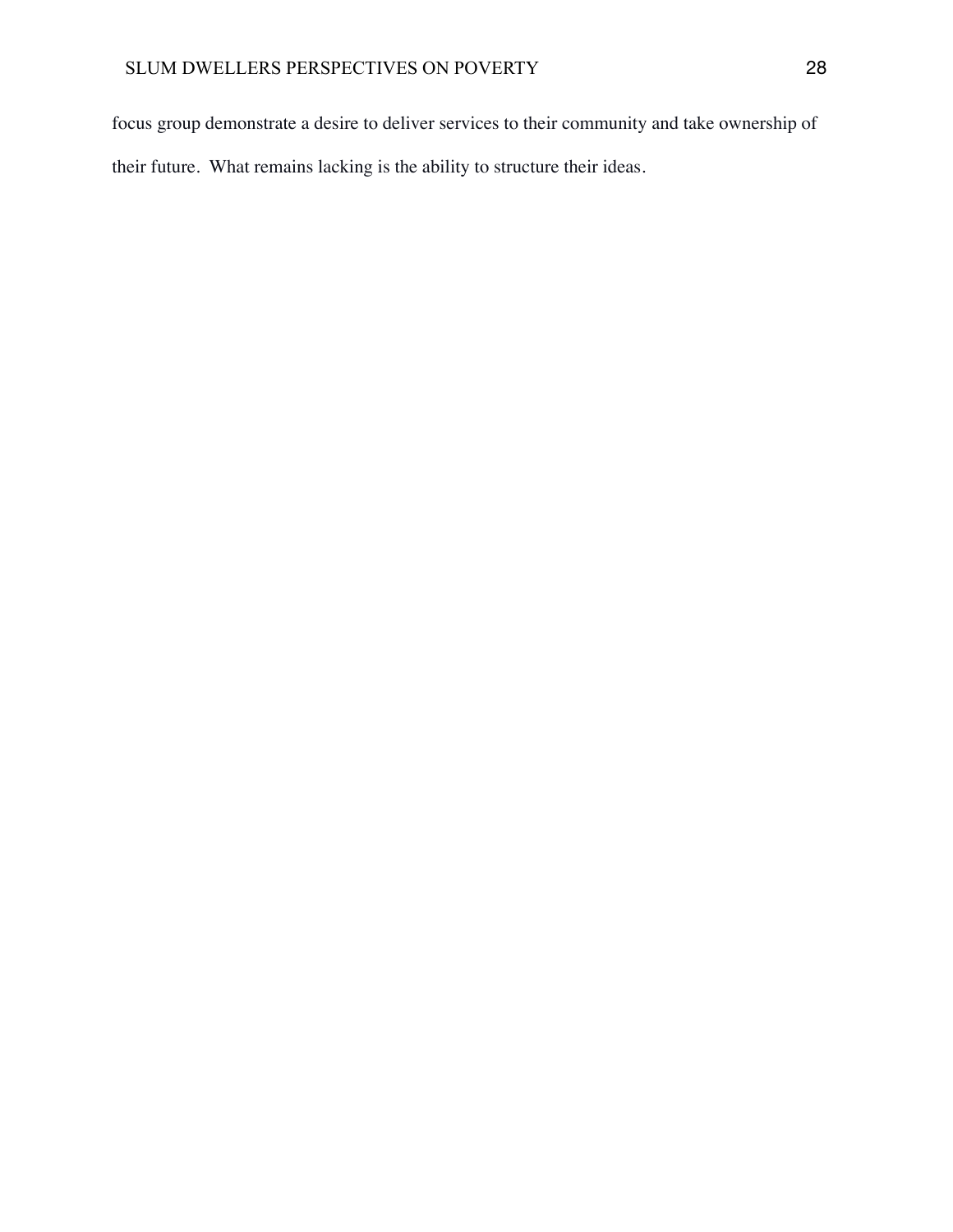# **Appendix I - Focus Group Questions**

I want to learn more about life in Mukuru.

We are going to talk about Poverty Reduction; what works and what does not. Is that ok?

- 1. Name
- 2. Contact
- 3. Age
- 4. # of children 4a) For Mothers: Did you have your child at home or in a hospital?
- 5. Do you consider yourself to be living in poverty? 3a) Why or Why not?
- 6. How do you earn income each day?
- 7. Do you have children?

7a) How many?

- 8. Do you have any children at home because you cannot afford to pay their school fees? 8a) How many have to stay home?
- 9. What do they do all day?
- 10. What do you need to reduce your poverty short term?
- 11. What do you need to reduce your poverty long term?
- 12. Do you think your government has the funds to help you?
- 13. If so, do they help you?
- 14. What kinds of programs would help you best?
- 15. Do you vote? 15a) Why? Why Not?
- 16. What do you think causes poverty?
- 17. What do you think can reduce poverty?
- 18. What do you think about business to reduce poverty?
- 19. What do you think about job training courses to reduce poverty?
- 20. Is there anything else you would like to say about life and poverty in the slums?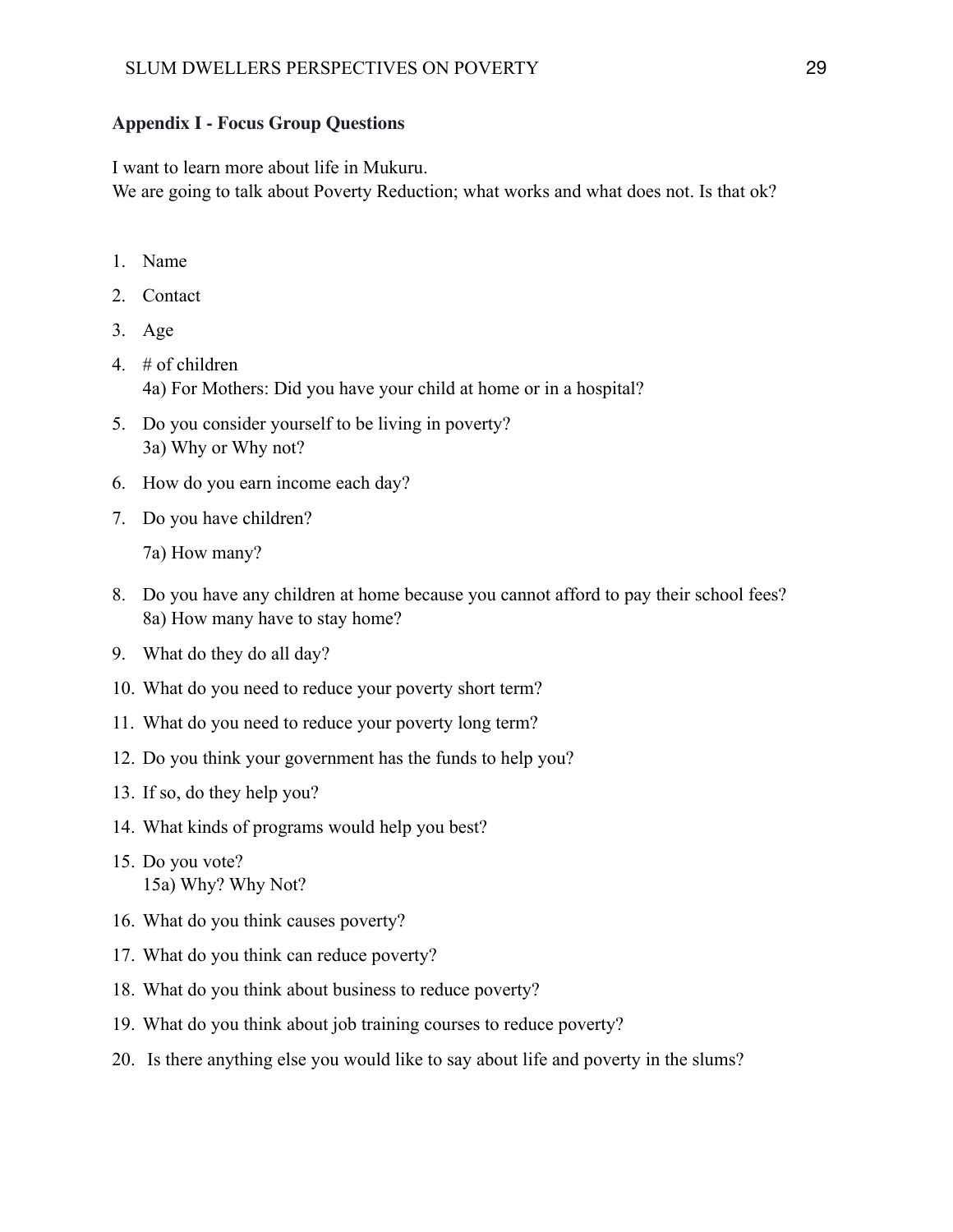# Bibliography

Africa AIDF Summit. Retrieved at http://africa.aidforum.org

- Amnesty International. 2013. "We Are Like Rubbish in this Country." Amnesty International Press.
- Bourdieu, Pierre. 1993. *The Field of Cultural Production*. New York: Columbia University Press.
- Ani, Marimba. 1994. Yurugu: An African-centered critique of european cultural thought and behavior*,* 511-552. New Jersey: African World Press.
- Boone, Katrien, Roets, Griet, & Roose, Rudi. 2019. Raising critical consciousness in the struggle against poverty: Breaking a culture of silence. *Critical Social Policy*, 39(3), 434-454. doi:10.1177/0261018318820233 Retrieved from [https://journals.sagepub.com/doi/full/10.1177/0261018318820233](https://journals.sagepub.com%20/doi/full/10.1177/0261018318820233)
- Cernea, Michael. 1991. *Putting People First: Sociological variables in rural development*. (revised edition) New York: Oxford University Press.
- Diouf, Mamadou. Un-dated. "Modernity; Africa Colonial Modernities." JRank Articles: *University Press.* Retrieved at<https://science.jrank.org/pages/10264/Modernity-Africa-> Colonial-Modernities.html
- Faux, Zeke. February 17, 2020." From Micro-credit to major debt." *Bloomberg Businessweek*.
- Fihiani, Pumza. February 23, 2015. "Kenya's Kibera slum gets a revamp." UK: BBC News, Nairobi. Retrieved at https://www.bbc.com/news/world-africa-31540911
- Freire, Paulo. 1970. *The Pedagogy of the Oppressed*. Translated by Myra Bergman Ramos. New York: Bloomsbury Academic Publishing Inc.
- Gawaya, Rose., & Mukasa, Rosemary S. (2005). The African women's protocol: a new dimension for women's rights in Africa. *Gender and Development*, 13(3), 42-50. Retrieved from https://www.jtor.org/stable/20053162

Gendzier, Irene L. (1985). Development against democracy. London: Pluto Press.

- Green, Duncan. 2008. *From Poverty to Power.* UK: Practical Action Publishing in association with Oxfam. ISBN: 9781853397417
- ITC. 2015, May 7. "First Nation Relationship to the Land." Indigenous Corporate Training, Inc. Retrieved at https://www.ictinc.ca/blog/first-nation-relationship-to-the-land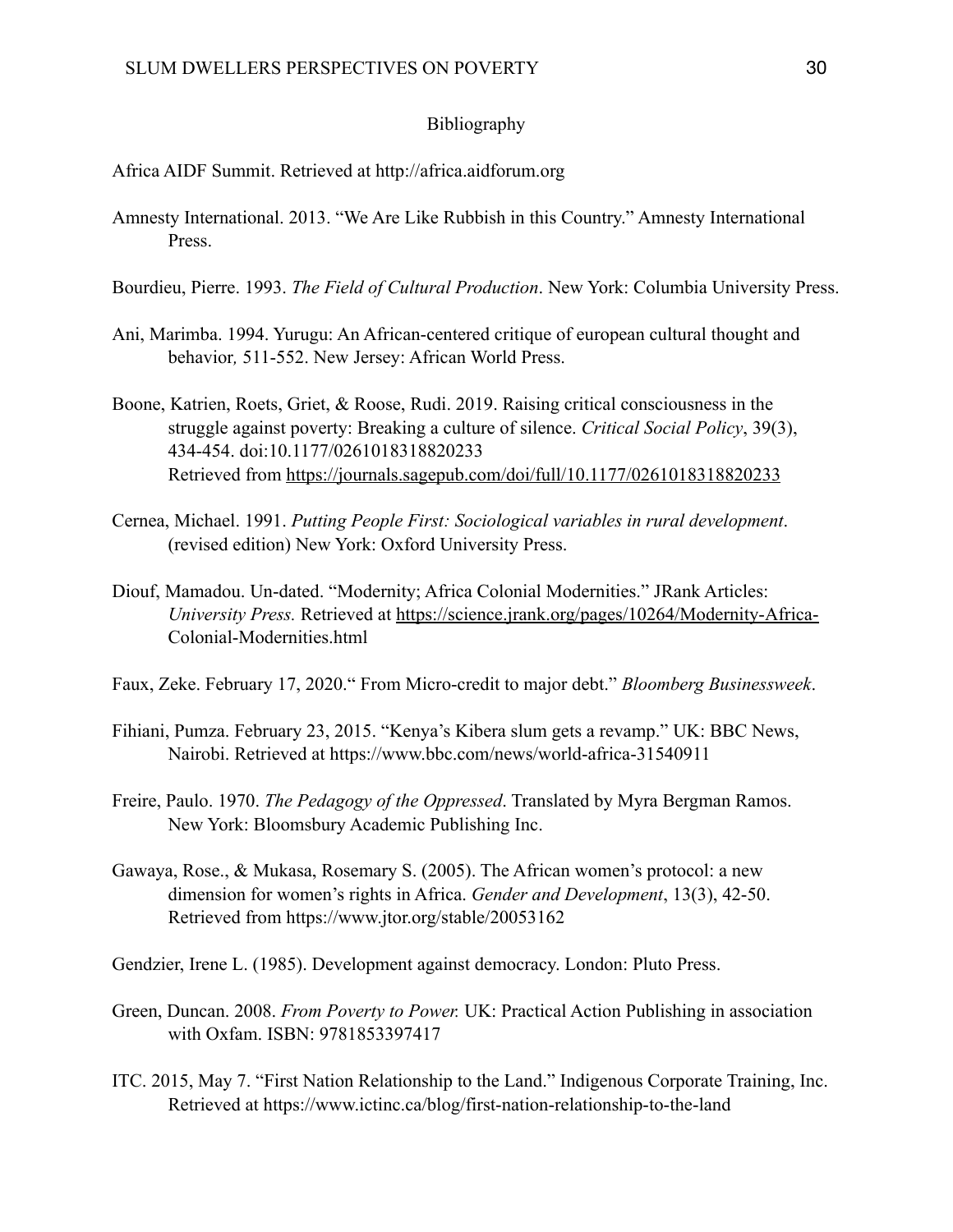- Kelleher, Ann. 1993, January. "The need for human centered development." *The American Journal of Economics and Sociology*, 52(1), 49-50 and 100. Retrieved from https:// www.jstor.org/action/doBasicSearch?Query=+human+centered+development.
- Kenya-Nairobi Government Census Statistics, 2019. Retrieved at <https://nairobi.go.ke/growing-nairobi-population-indicator-opportunities-sonko/>
- Kenya National Bureau of Statistics (KNBS). December 2019. Vol. I, Population by county and sub-county. Vol IV, Distribution of Population by Socio-Economic Characteristics. Last updated February 26, 2020. Retrieved at <https://www.knbs.or.ke>
- Kibera UK. Kibera Facts & Information. 2020. Retrieved at <https://www.kibera.org.uk/facts-info/>
- Kiti, Alfred. 2015, July 13. "Kibera: the challenges of urban development." DW Top Stories. Retrieved at<https://www.dw.com/en/kibera-the-challenges-of-urban-development/> a-18581615
- Koltai, Steven. October 2018. "Entrepreneurial Eco-system, Uganda." *Center for Development Alternatives and Aspen Network of Development Entrepreneurs.*
- Koltai, Steven. August 15, 2016. "Entrepreneurship needs to be a bigger part of U.S. Foreign Aid." *Harvard Business Review.*
- Koltai, Steven. 2016. *Peace through Entrepreneurship*. DC: Brookings Institution Press. ISBN: 9-780-8157-2923-5
- Kuhn, Thomas. 1970. *The Structure of Scientific Revolutions*. Chicago: University of Chicago Press.
- Lancaster, Carol. 2006. *Foreign aid; Diplomacy, development, domestic politics*. Chicago: Chicago University Press.
- Madavo, Callisto and Basu, Anupam, et. al. July 12, 2000. "Assessment of the Interim Poverty Reduction Strategy Paper (PRSP) for the Republic of Kenya." *IDA/IMF Publication.*
- Matunhu, J. 2011. "A critique of modernization and dependency theories in Africa: Critical assessment." *African Journal of History and Culture.* Vol. 3(5), 65-72. Retrieved at http:// www.academicjournals.org/AJHC
- Moyo, Dambisa. 2010. *Dead aid why aid makes things worse and how there is another way for Africa.* London: Penguin Books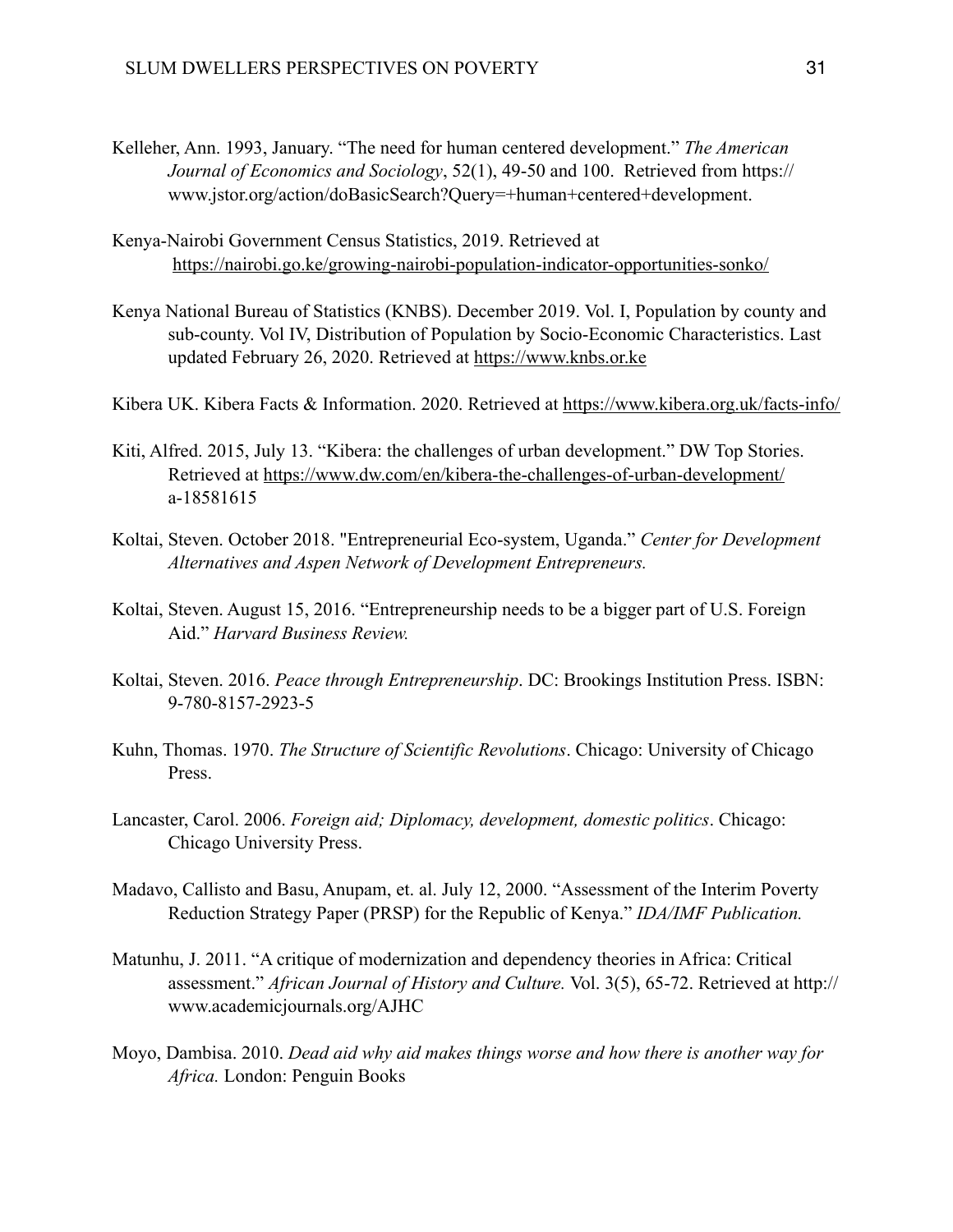- Naidu-Hoffmeester, Rivonia. College of Human Sciences. 2018, June 5. "Land is the greatest heritage of African People." South Africa: Unisa Press, Pretoria. Retrieved at [https://www.unisa.ac.za/sites/c](https://www.unisa.ac.za/sites/)orporate/default/Colleges/Human- Scienc…ews-&-events/Articles/Land-is-the-greatest-heritage-of-African-people
- NASA. 2016, January 24. "Nairobi Swells with Urban Growth." NASA Earth Observatory. Retrieved at [https://earthobservatory.nasa.gov/images/88822/nairobi-swells-with-urban](https://earthobservatory.nasa.gov/images/88822/nairobi-swells-with-urban-) growth
- Ngunjiri, Wacera. 2018, May 2. "Nairobi slum dwellers feel let down by the 'Promised Land'." CityLimits Newsletters. Retrieved at [https://citylimits.org/2018/05/02/nairobi](https://citylimits.org/2018/05/02/nairobi-)  slum-dwellers-feel-let-down-by-the-promised-land/
- Rodney, Walter. 1972. *How Europe Underdeveloped Africa*. Tanzania: Tanzania Publishing House.
- Sankalp Africa Summit. Retrieved at <https://africasummit2020.sankalpforum.com>
- Scott, J. C. (1985). *Weapons of the Weak: Everyday forms of peasant resistance*. New Haven: Yale University Press.
- Smithsonian National Museum of the American Indian. "Indivisible; African Native American Lives in the Americas." Retrieved at <https://americanindian.si.edu/exhibitions/indivisible/> land.html
- Tafira, Kenneth. 2015, May 27. Post-doctoral fellow, University of South Africa "Why land evokes such deep emotions in Africa." The South Africa: The Conversation, Academic rigor journalistic flair. Retrieved at [http://theconversation.com/why-land-evokes-such](http://theconversation.com/why-land-evokes-such-) deep-emotions-in-africa-42125
- Taylor, Charles. 1985. *Philosophy and the human sciences: Philosophical papers 2*. Cambridge: Cambridge University Press.
- The Lunchbowl Network. 2018. "Facts and information about Kibera." Retrieved at http:// www.lunchbowl.org/the-kibera.html
- Un-authored. 2012. Advancing a human centered approach to development: Integrating culture into the global development agenda. A UNESCO think piece. Retrieved from https:// [www.un.org/en/development/desa/policy/untaskteam\\_undf/](http://www.un.org/en/development/desa/policy/untaskteam_undf/) groupb\_unesco\_humancentred\_approach.pdf